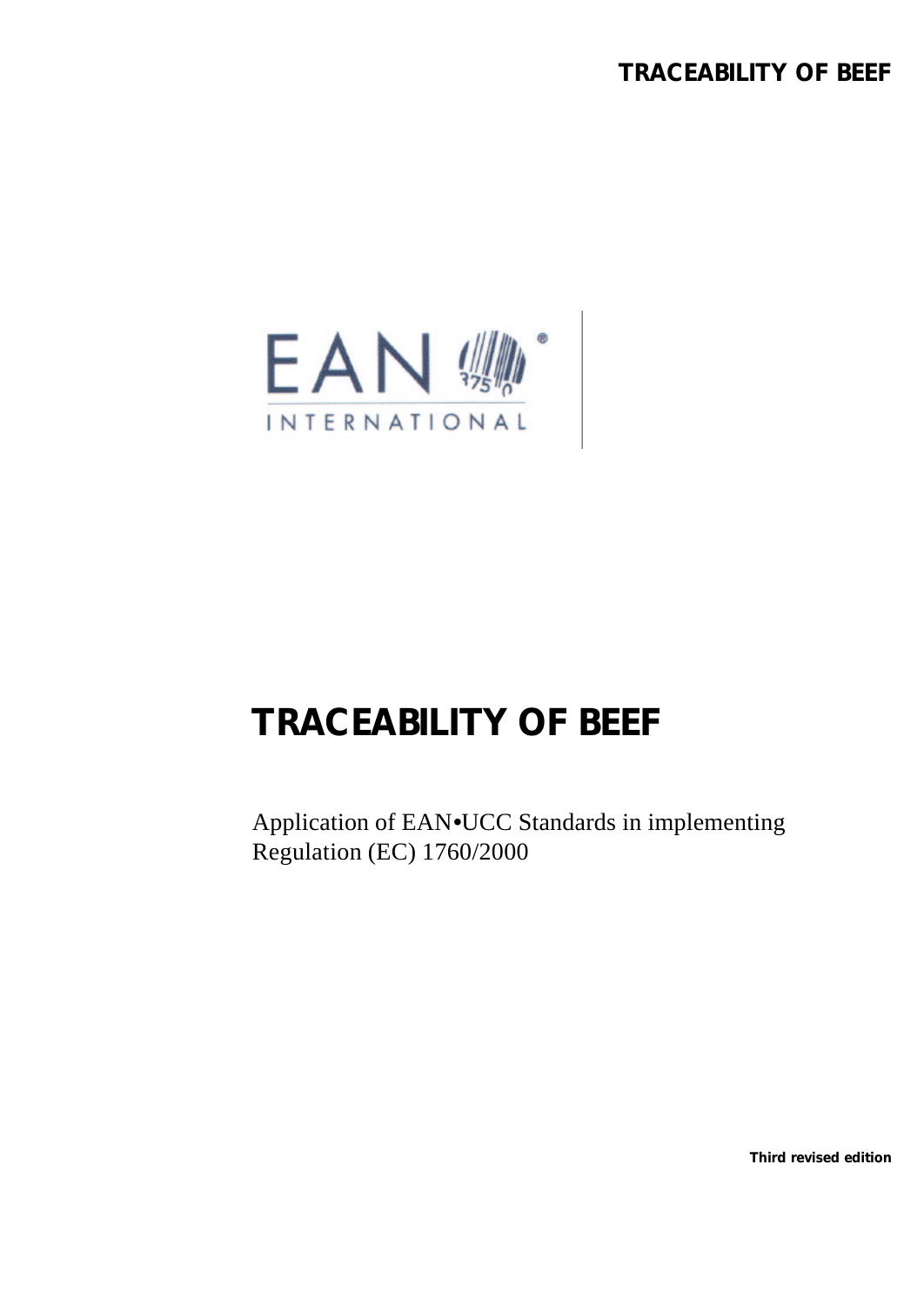| <b>EAN International</b>   | EAN International and the Uniform Code Council Inc. (UCC), its partner in the<br>USA and Canada, are driving forward their vision of 'one sys tem for the global<br>marketplace' through leadership, innovation, technology support and the<br>establishment of multi-industry standards for product identification and related<br>electronic communications. |
|----------------------------|---------------------------------------------------------------------------------------------------------------------------------------------------------------------------------------------------------------------------------------------------------------------------------------------------------------------------------------------------------------|
|                            | Through a comprehensive set of products and logistic identification tools, standard bar<br>codes and electronic commerce activities, EAN and UCC provide any trading partner with<br>the means to effectively implement global supply chain management.                                                                                                       |
| <b>Edited by</b>           | EAN International and European Meat Expert Group, EMEG                                                                                                                                                                                                                                                                                                        |
| <b>Publication history</b> | Traceability of Beef - Second updated edition, November 2000<br>(The repealing by Regulation (EC)1760/2000)<br>Traceability of Beef - First updated edition, February 1999<br>(Regulation (EC) 820/97)                                                                                                                                                        |
| Copyright                  | © EAN International, 2002. All third parties rights acknowledged.<br>The text of this brochure can be copied or processed without permission, subject to the<br>acknowledgement of all sources quoted. Only European Community legislation as printed<br>in the Official Journal of the European Communities is deemed to be authentic.                       |
| Disclaimer                 | While every possible effort has been made to ensure that the information in these<br>Guidelines is correct, EAN International disclaims liability for any mistakes or omissions<br>in these Guidelines.                                                                                                                                                       |
| <b>Trademark</b>           | EANCOM® is a registered trademark of EAN International.                                                                                                                                                                                                                                                                                                       |
| <b>Circulation</b>         | These Guidelines are available to any interested party, upon request, from the EAN<br>Member Organisations.                                                                                                                                                                                                                                                   |
| Any questions              | If you have any questions or comments about this publication or about the work of EAN<br>International in general (including the use of the EAN•UCC System), please do not<br>hesitate to contact your EAN Member Organisation.                                                                                                                               |
| <b>Address</b>             | <b>EAN</b> International<br>145 rue Royale<br>1000 Brussels<br>Belgium<br>Tel. +32 2 227 10 20<br>Fax +32 2 227 10 21<br>E-mail: info@ean-int.org<br>Web site: www.ean-int.org                                                                                                                                                                                |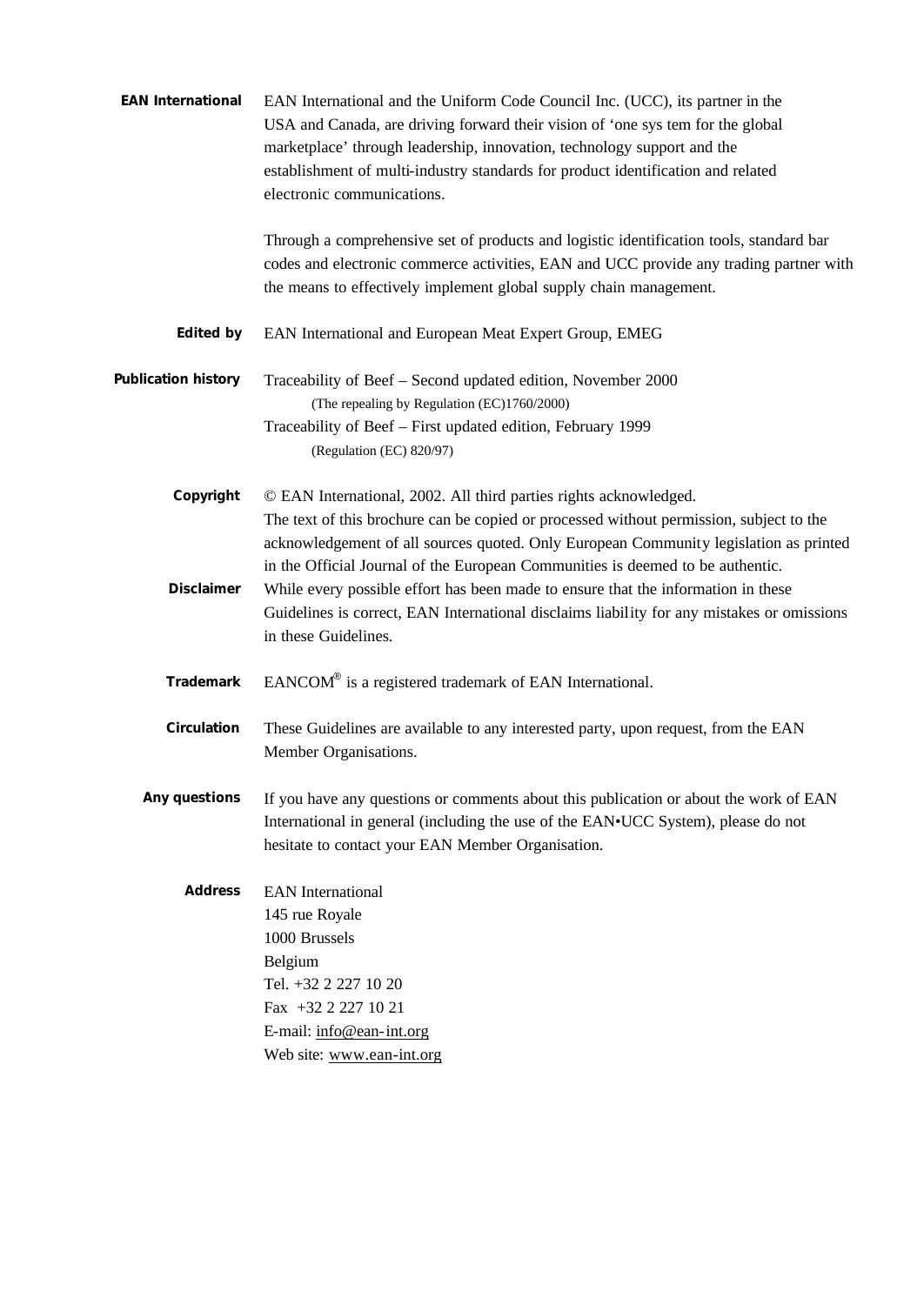# **TABLE OF CONTENT**

| <b>MANAGEMENT SUMMARY</b> |                                                 |                |  |  |
|---------------------------|-------------------------------------------------|----------------|--|--|
| <b>ACKNOWLEDGEMENTS</b>   |                                                 | 5              |  |  |
|                           |                                                 |                |  |  |
| <b>INTRODUCTION</b>       |                                                 | 6              |  |  |
| 1                         | <b>EAN</b> UCC                                  | $\overline{7}$ |  |  |
| 1.1                       | <b>EAN International and UCC</b>                | $\overline{7}$ |  |  |
| $\overline{2}$            | IMPACT OF REGULATION (EC) 1760/2000             | 9              |  |  |
| 3                         | <b>EAN<sup>-</sup>UCC -128 BAR CODES</b>        | 10             |  |  |
| 3.1                       | Identifying bar codes                           | 10             |  |  |
| 3.2                       | EAN . UCC bar codes with additional information |                |  |  |
| 4                         | <b>RECOMMENDATIONS</b>                          | 12             |  |  |
| 4.1                       | Al's in the beef supply chain                   | 12             |  |  |
| 4.2                       | Slaughtering                                    | 14             |  |  |
| 4.2.1                     | Regulation (EC) 1760/2000                       | 14             |  |  |
| 4.2.2                     | <b>EAN•UCC Recommendation</b>                   | 14             |  |  |
| 4.3                       | Cutting                                         |                |  |  |
|                           | 4.3.1<br>Regulation (EC) 1760/2000              |                |  |  |
| 4.3.2                     | <b>EAN•UCC Recommendation</b>                   |                |  |  |
| 4.4                       | Selling                                         |                |  |  |
| 4.4.1                     | Regulation (EC) 1760/2000                       | 17             |  |  |
| 4.4                       | EAN . UCC Recommendation                        | 18             |  |  |
| 5                         | <b>GETTING STARTED</b>                          | 19             |  |  |
| 6                         | <b>DEVELOPMENTS</b>                             | 20             |  |  |
| 6.1                       | <b>Electronic Communication</b>                 | 20             |  |  |
| 6.2                       | Automatic Data Capture                          | 20             |  |  |
|                           | <b>APPENDIX I: EXAMPLES OF LABELS</b>           | 21             |  |  |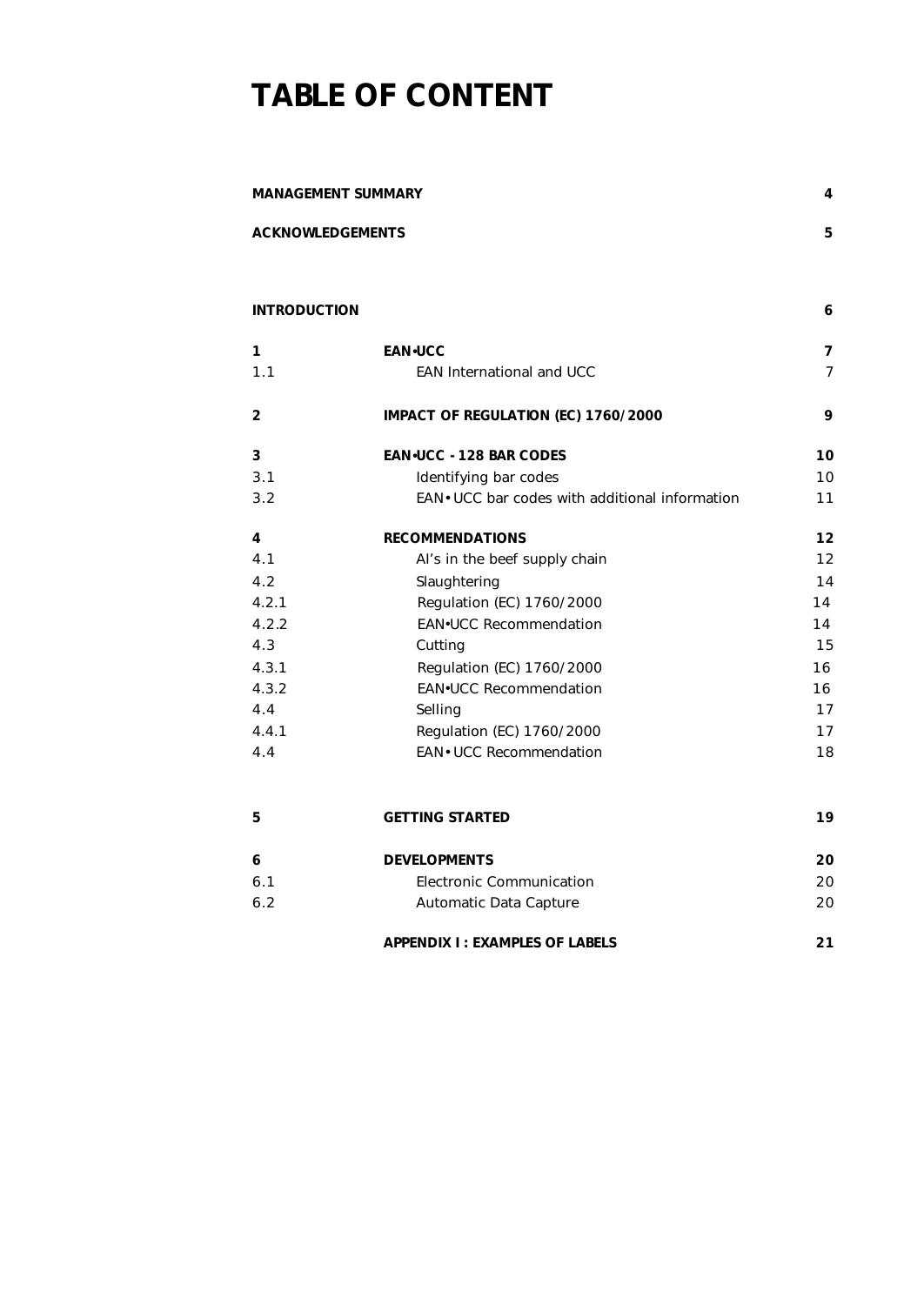#### **MANAGEMENT SUMMARY**

The repeal and replacement of Regulation (EC) 820/97 by Regulation (EC) 1760/2000 (here called the 'Beef Labelling Regulation') has required further enhacement of the EAN•UCC System. The publication of the third edition 'Traceability of Beef Guidelines' fully replaces the previously published first and second editions.

The aim of these Guidelines is to provide a solution for the implementation of the Beef Labelling Regulation using an internationally accepted numbering and bar coding system – part of the EAN•UCC System. The use of common identification and communication standards significantly improves the accuracy and speed of information related to the origin and processing of beef, resulting in increased efficiency and cost reduction within the beef supply chain.

Adoption of the 'Traceability of Beef Guidelines' is voluntary. These Guidelines define the requirements needed to implement the Beef Labelling Regulation in order to trace beef products. Furthermore, these Guidelines provide a current best practice model for the efficient implementation of the Beef Labelling Regulation. The use of EAN•UCC System in the beef supply chain is based upon the 'General EAN•UCC Specifications'. They are recommended by the United Nations Economic Commission for Europe  $(UN/ECE)^1$ .

#### **LIMITATIONS OF THE GUIDELINES**

These Guidelines provide help, information and recommendations needed to understand and use the EAN•UCC System for traded units (packaged items) in the beef supply chain between the slaughterhouse and the retail point-of-sale. Effective traceability from the slaughterhouse back to an individual animal or group of animals (which is required by the Beef Labelling Regulation) is based upon the accuracy of the information about the animal held on the database belonging to the slaughterhouse. These Guidelines specifically address the EAN•UCC System of identification, numbering and bar coding for the purpose of tracking and tracing beef products. For standards relating to logistic items (pallets, cartons) please refer to the general EAN•UCC Specifications. The implementation of these Guidelines is recommended for those countries trading beef products with EU Member States, and refers to the application of Articles 11, 12, 13, 14, and 15 of the Beef Labelling Regulation.

These Guidelines do not address the use of  $EANCOM^{\circledast}$  Messages, which will be dealt with in future releases of these Guidelines. For general information on Tracking and Tracing, your national EAN Member Organisation should be contacted.

The third edition of the 'Traceability of Beef Guidelines' may be amended at any time, and republished as a new edition. These Guidelines are fully consistent with commercial and inter-governmental arrangements for the identification of beef applicable at the time of going to press.

All bar codes used in these guidelines are for illustration purpose only and should not be scanned.

<sup>1</sup> Please see the UN/ECE section on meat at http://www.unece.org/trade/agr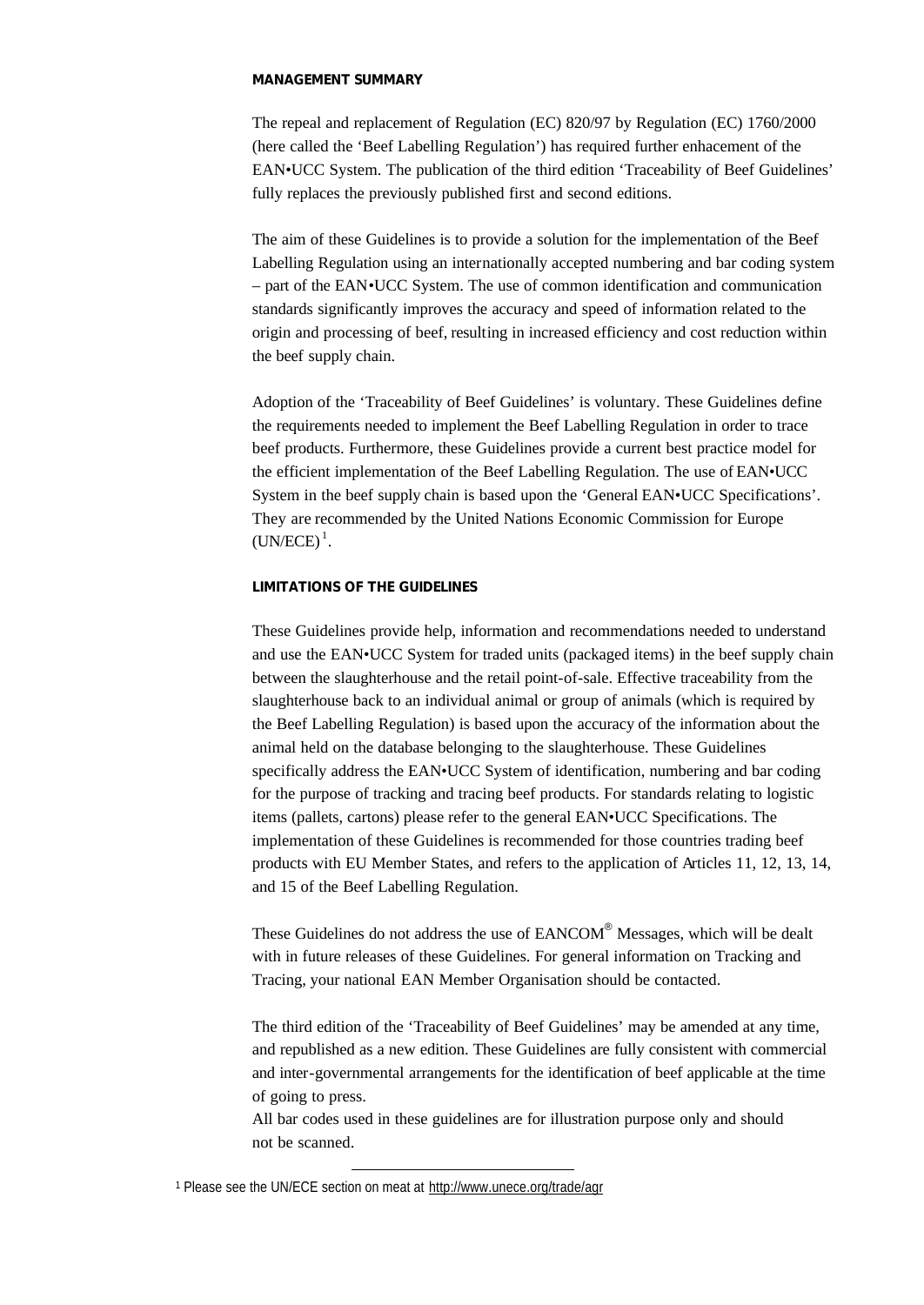#### **ACKNOWLEDGEMENTS**

We acknowledge the invaluable assistance given to EAN International in producing these Guidelines by all organisations and individuals that participated in the work of the Meat Supply Chain Task Force, the United Nations Economic Commission for Europe Specialised Section on Meat Standardisation, the Meat Automation Concerted Action Project, the Expert Advisory Board, and all members of the European Meat Expert Group (EMEG).

EAN International would like to thank in particular the following organisations for their support:

AECOC (EAN Spain) AUS-MEAT CCG Centrale für Coorganisation GmbH (EAN Germany) Central Bureau of Provision Trade (NL: CBL) EAN Argentina EAN Australia EAN Austria EAN Brazil EAN Denmark EAN Ireland EAN Netherlands EAN New Zealand EAN Norway EAN Sweden e.centre (EAN UK) European Commission DG Agri European Livestock and Meat Trading Union EuroCommerce EuroHandelsinstitute French Ministry of Economy (FR: DGCCRF) Gencod (EAN France) ICODIF (EAN Belgium and Luxembourg) INDICOD (EAN Italy) International Meat Secretariat Liaison Centre for the Meat Processing in the EU Meat Automation Concerted Action Meat and Livestock Australia Meat and Livestock Commission (UK) Product Boards for Livestock, Meat and Eggs (NL: PVE) United Nations Economic Commission for Europe United States Department of Agriculture

Our special appreciation goes to all the companies, organisations, expert resources and technology suppliers that participated in the successful implementation of the EAN•UCC System in beef traceability pilot projects in Germany and Australia.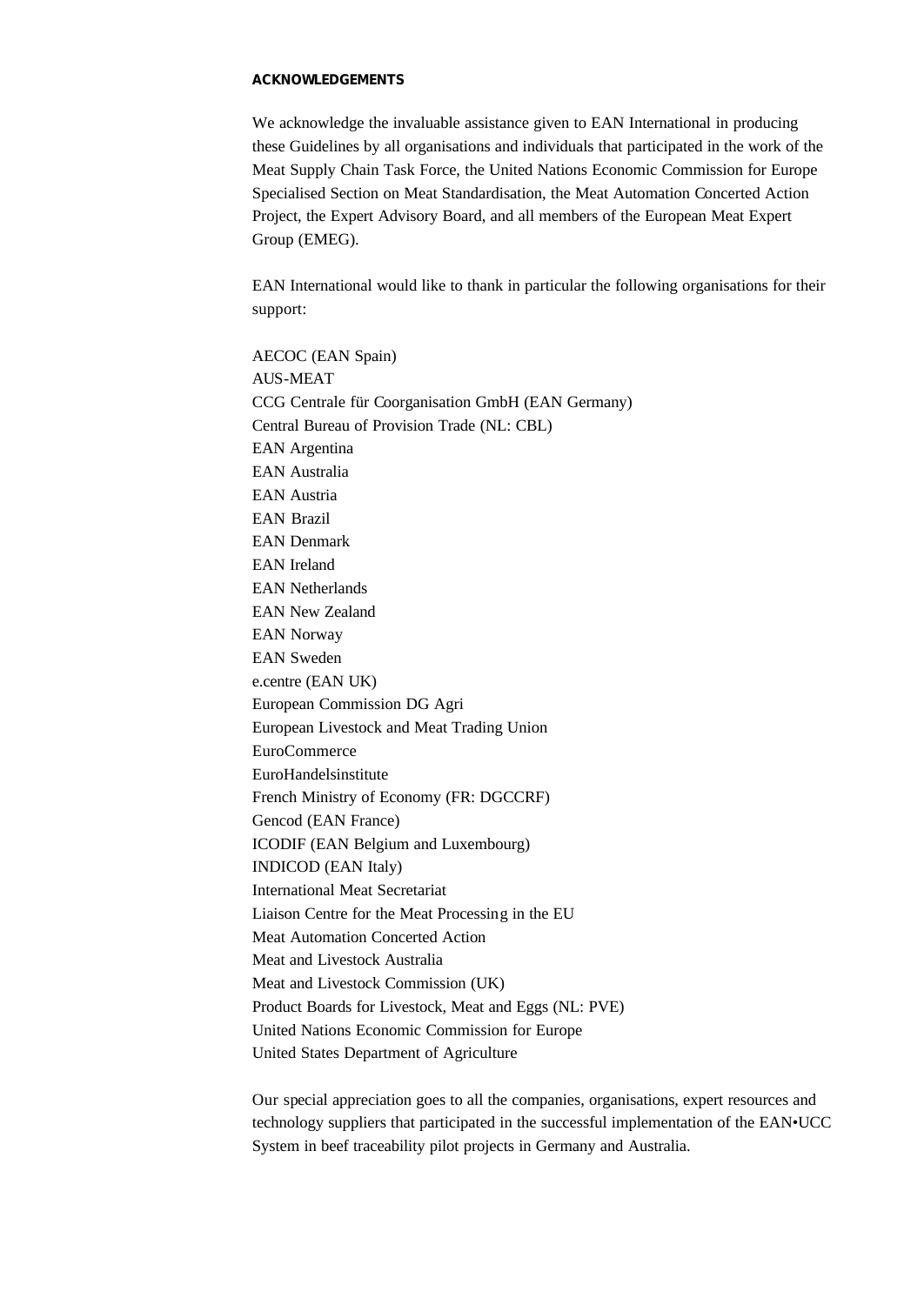### **INTRODUCTION**

Food safety has become a critical priority for the meat supply chain. However, rather than just identifying a more generalised commodity group, an effective and cost-efficient traceability system should accurately pinpoint any problem in food safety related to a specific geographical origin, slaughtering or processing facility, down to a farm or even to the single animal.

The European Commission has recognised an urgent need to regain consumer confidence in beef products and therefore believes in fast trac ing of beef products throughout the supply chain. Consequently on the basis of a proposal from the European Commission, the Eupopean Parliament and Council have adapted a regulation on compulsory labelling of beef (EC) 1760/2000 (here called the Beef Labelling Regulation)<sup>2</sup>. This Regulation was effective in all EU Member States from January 2001.

The Beef Labelling Regulation aims to ensure a link between, on one hand, the identification of the carcass, quarter or pieces of beef and on the other hand, the individual animal or the group of animals from wihich they are derived. In particular, the beef label must contain the following 6 mandatory elements in human readable format:

- A reference number or reference code ensuring the link between the meat and the animal or a group of animals;
- Country of birth; $3$
- Country/countries of fattening; $<sup>4</sup>$ </sup>
- Country of slaughter;
- Country/countries of cutting;
- Approval number of the slaughterhouse and cutting hall(s).

Adopting the EAN•UCC System, a unique identification numbering system together with the use of UCC/EAN-128 bar codes can help users to comply with the Beef Labelling Regulation. These Guidelines show how to implement this Regulation in an efficient manner using the EAN•UCC System. However, in this edition, the Guidelines do not contain Electronic Data Interchange  $(EDI)^4$  solutions for Tracking and Tracing. EDI messages will be included in future releases of these Guidelines.

Chapter 1 gives a short description of the organisation behind the EAN•UCC System followed by an impact analysis of the Beef Labelling Regulation on the beef supply chain in chapter 2. The third chapter provides an explanation of the bar codes used. The main part of this document, chapter 4 onwards examines step by step the implications of implementation of these Guidelines for the meat supply chain.

These Guidelines contain links to other documents relating to the general implementation of the Beef Labelling Regulation and the EAN•UCC System. Trading partners in the beef supply chain are advised to contact the relevant national authority of

<sup>2</sup> A copy of Regulation (EC) 1760/2000 can be found by visiting the EU's official web site at http://europe.eu.int

<sup>3</sup> Compulsory as of 1 January 2002; see Regulation (EC) 1760/2000 Article 13 (5a)

<sup>4</sup> EANCOM® is the EAN.UCC standard for EDI messages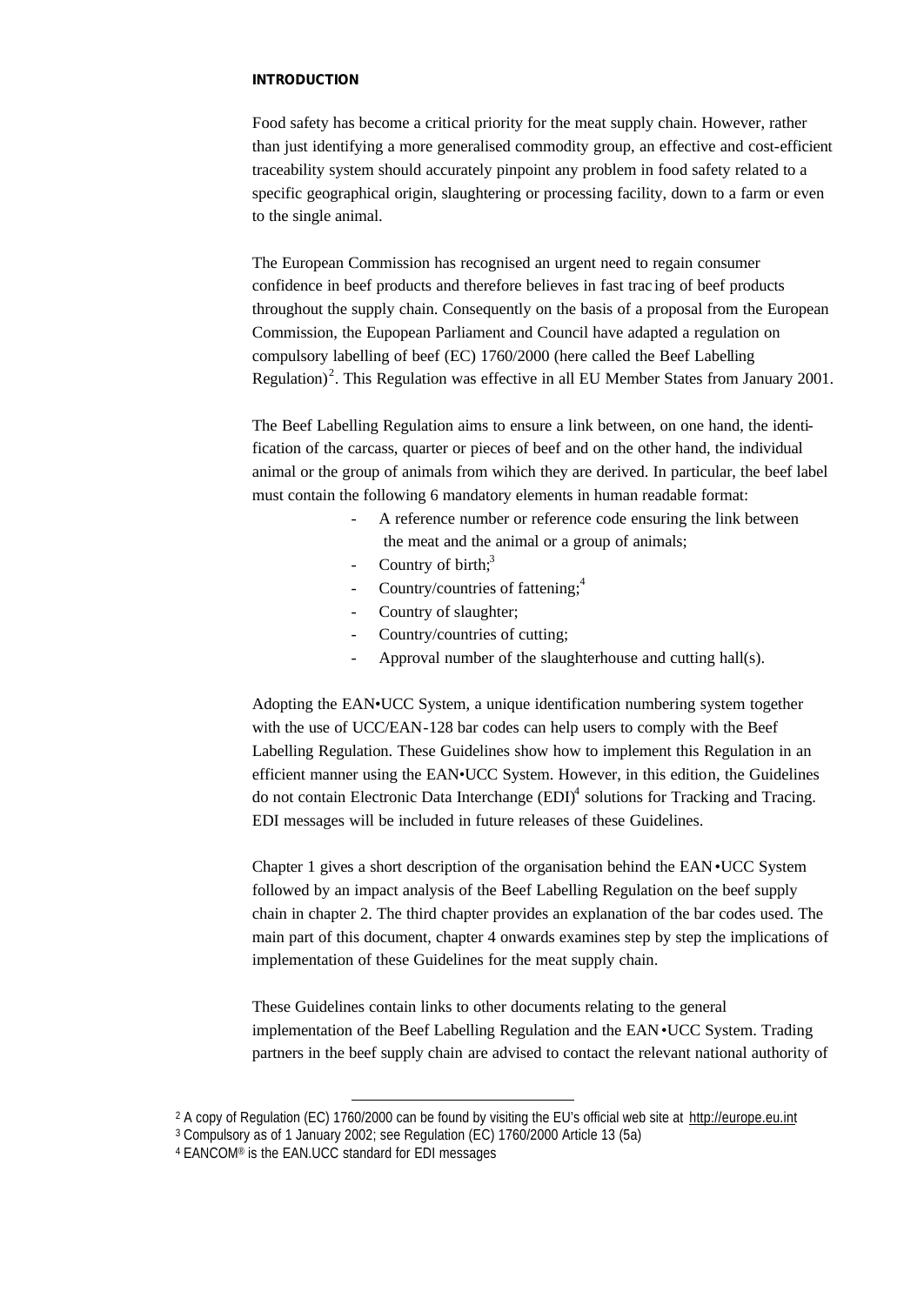the Member State in which they wish to trade to establish any differences in national implementation or interpretation of the legislation.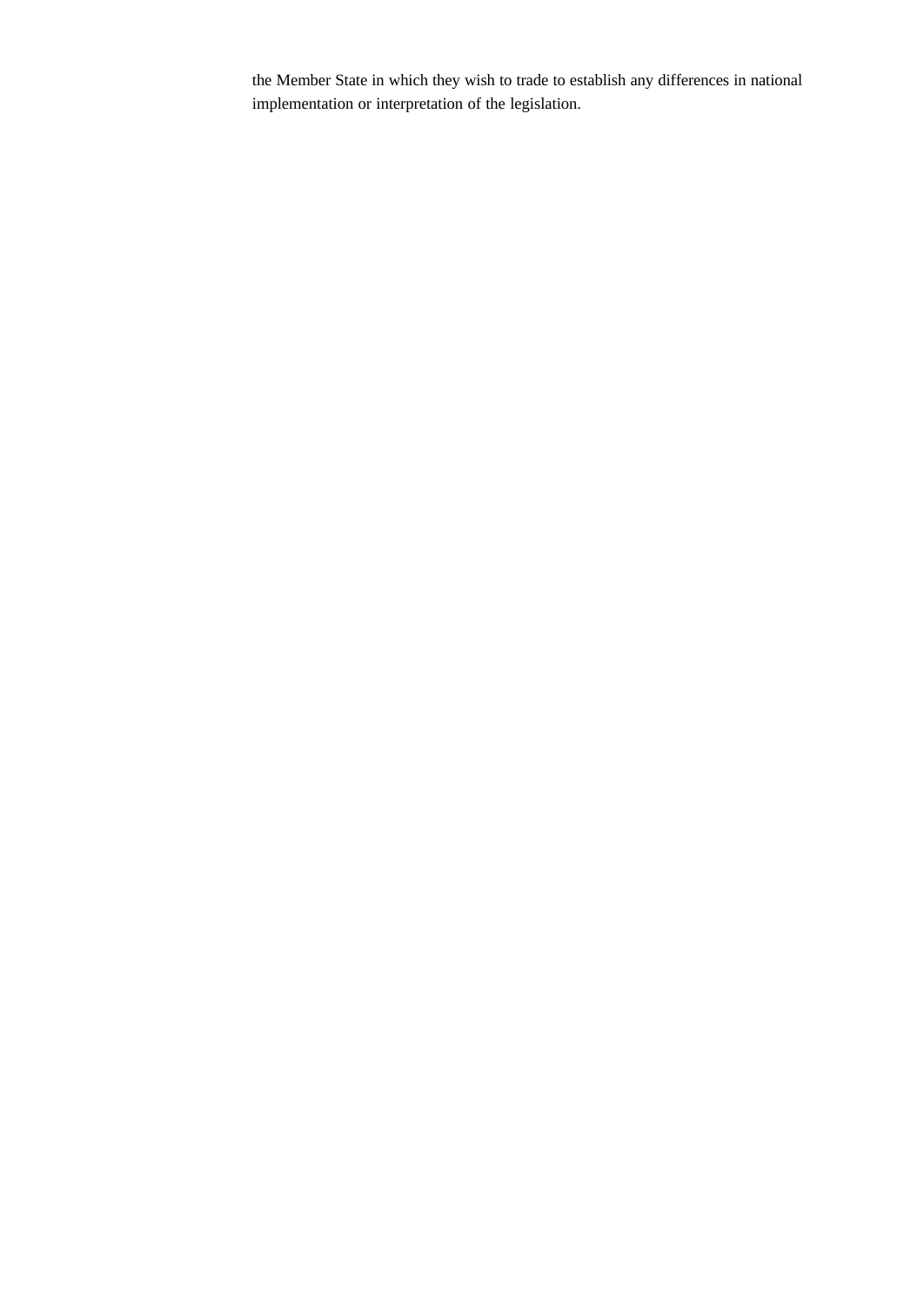# **1 EAN•UCC**

### **1.1 EAN INTERNATIONAL AND UCC**

EAN International and the Uniform Code Council Inc. (UCC) are global, independent, not for profit organisations that jointly administer and maintain the EAN•UCC System. In the context of these Guidelines, reference will be made mainly to two complimentary sets of EAN•UCC standards for effective supply chain management: the EAN•UCC standards for Automatic Identification and Data Capture (AIDC), described in the General EAN•UCC specifications, and the EANCOM® standard for Electronic Data Interchange (EDI). Currently EAN International is developing EDI messages for the beef supply chain.

The fundamental principle of the EAN•UCC System is an unambiguous numbering schema used to identify goods or services throughout any supply chain. Using automatic data capture techniques, this numbering system can be applied successfully at every stage of production or transformation and distribution. Whilst the immediate and most visible application of the EAN•UCC System is a bar code (an UPC or EAN-13 symbol), it is important to remember that a bar code is just a machinereadable representation of its associated number. The use of the EAN•UCC System ensures the uniqueness of the associated number that identifies the item to which it is assigned.

The EAN•UCC System works towards global uniqueness and overcomes problems in confusion, duplications and misinterpretation, because all users of the EAN•UCC System follow the same coding rules. The EAN Member Organisations and UCC locally ensure the uniqueness of the numbers world wide via the use of specific agreed prefixes. An EAN•UCC number can be recognised by trading partners operating locally or worldwide. Furthermore, the EAN•UCC System allows an item to carry additional information, rather than just a unique identifying number, for example, a company or industry specific reference number or a batch number.

EAN is represented in 98 countries in the world. With its Head Office based in Brussels, EAN International co-ordinates all its 96 EAN Member Organisations, and provides written guidelines on the use of the EAN • UCC System<sup>5</sup>. EAN International is partner to the Uniform Code Council (UCC) in the USA and Canada to ensure worldwide consistency of the EAN•UCC System.

In late 2000, EMEG (European Meat Expert Group) was established within EAN International to examine the implications of the new Beef Labelling Regulation and how the EAN•UCC System could be applied to serve the meat supply chain.



<sup>5</sup> For further information, please visit http://www.ean-int.org or the websiteof your local Memb er Organisation.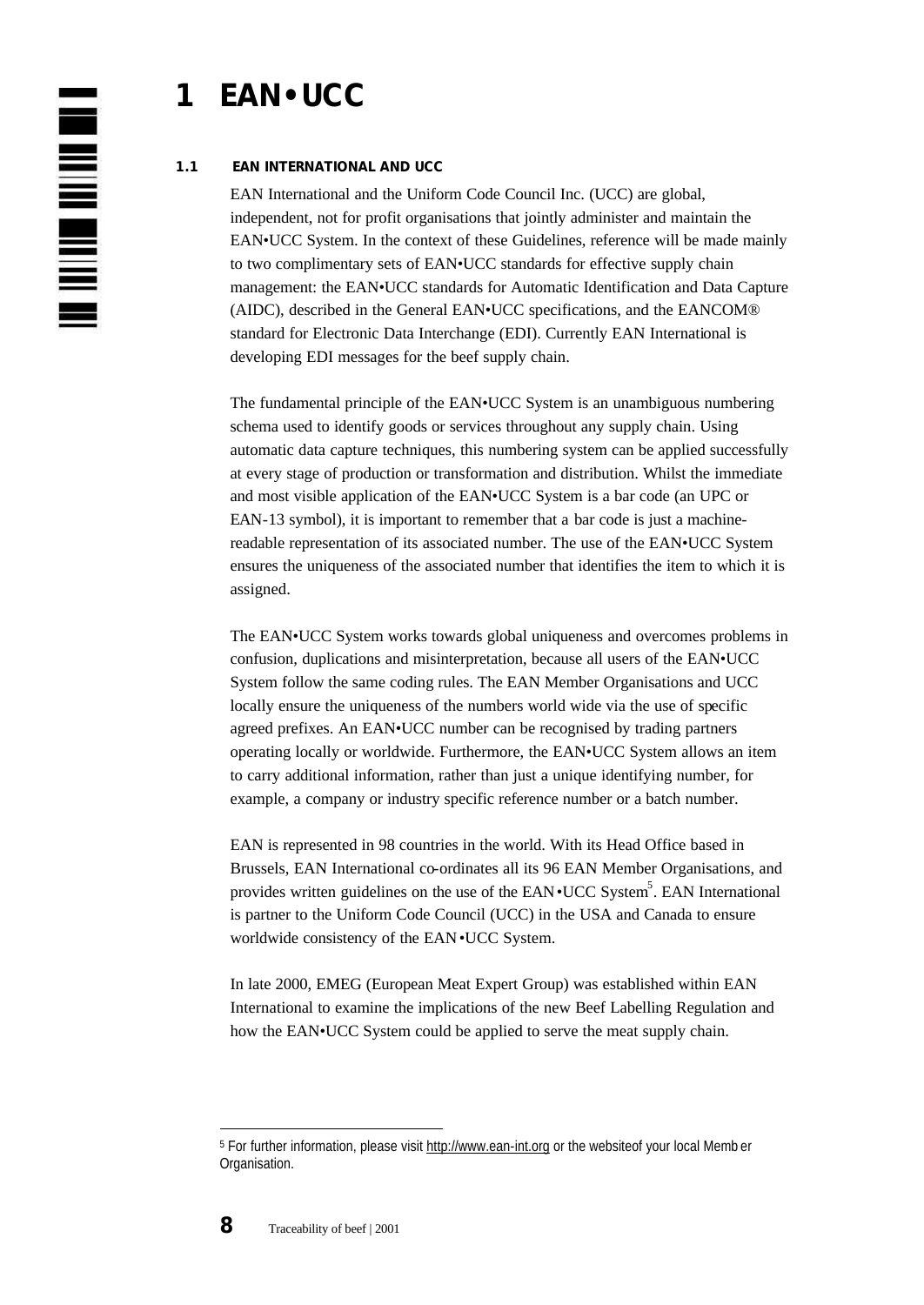Because these Guidelines are focused on the Beef Labelling Regulation, they are primarily intended for:

- All EU Member States;
- Non-EU countries exporting to EU Member States;
- Countries that are non-EU Member States but which have decided to adopt the Beef Labelling Regulation as the primary means for Tracking and Tracing in the meat supply chain.

*(See figure 1 for all EU Member States)* 



*Figure 1: European Union (EU) Member States*

*Note:*

Although not an EU Member State, the Norwegian government has decided to make the Beef Labelling Regulation mandatory in Norway.

For an overview of national appendixes as part of these Guidelines, please visit the EAN International website at http://www.ean-int.org.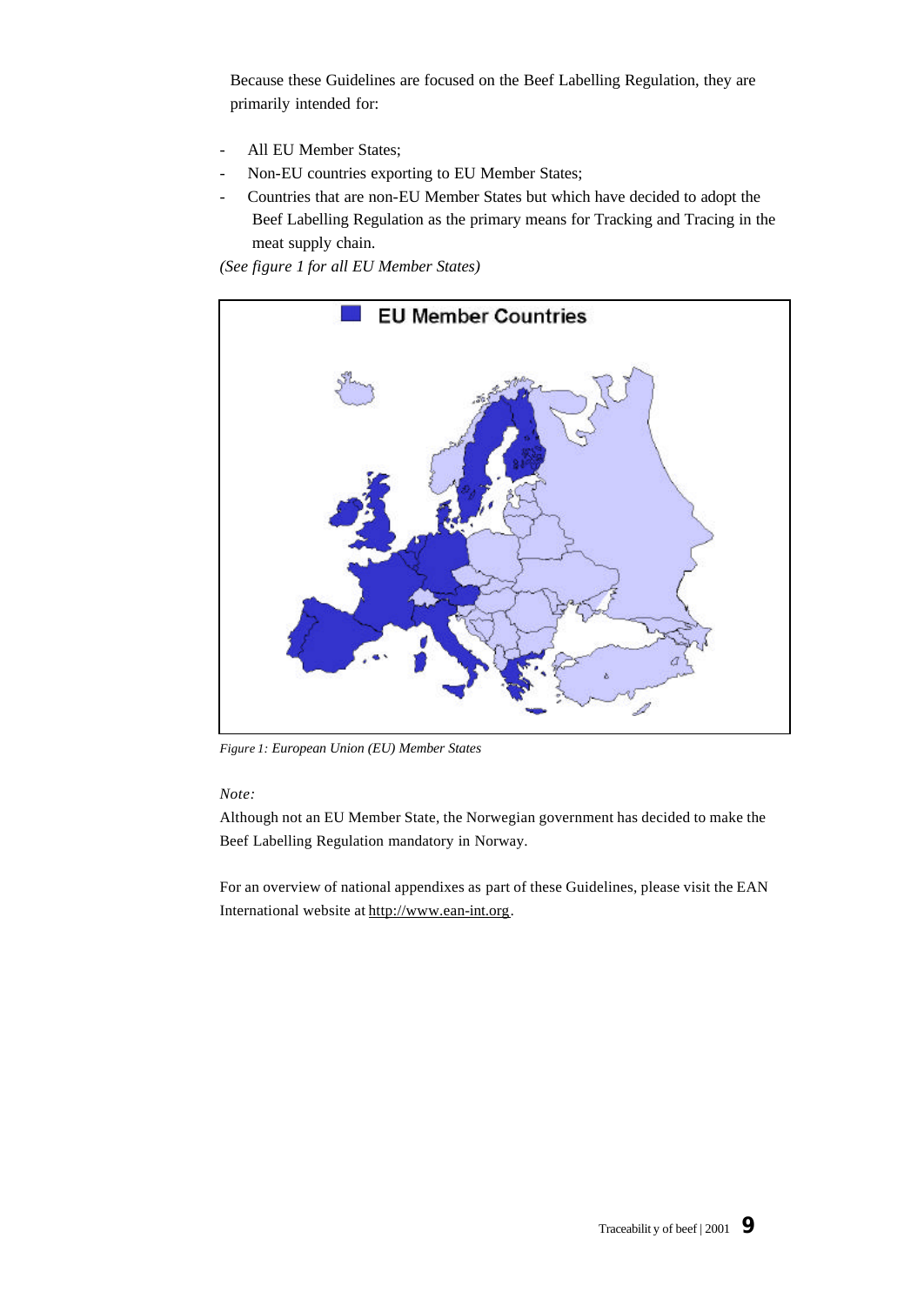# **2 IMPACT OF REGULATION (EC) 1760/2000**

Traceability of beef requires a verifiable method to identify bovine animals, carcasses and cuts in all their packaging and transport/storage configurations at any point in the supply chain. Unique identification numbers must be applied and recorded accurately to guarantee a link between each point of processing in the supply chain.

The system of identification and registration of bovine animals in the European Union is comprised of the following elements<sup>6</sup>:

- Ear-tags to identify animals individually;
- Computerised databases;
- Animal passports;

N NH NH NH

Individual registers kept on each (farm) holding;

The data documenting an animal's history must be included in its passport or in a database.

Tracking and Tracing of beef has generated a significant amount of interest and debate. It is important to distinguish between the legal requirements, necessary technologies required to implement Tracking and Tracing, and the EAN•UCC System.

Legislators establish the legal requirements regarding food safety. The EAN•UCC System enables efficient food safety management. However, it is the responsibility of the trading partners in a supply chain to take advantage of the capabilities that the EAN•UCC System provides, to ensure ful compliance with Regulation (EC) 1760/2000 (here called the "Beef Labelling Regulation"). Recently, the United Nations decided to recommend use, officially, of the EAN•UCC System for Tracking and Tracing of beef<sup>7</sup>. The European beef supply chain intends to implement the Beef Labelling Regulation with the help of the EAN•UCC System.

#### **'Tracking' is the retrieval of the actual status of a shipment, a package etc.**

Tracking is the ability to follow the path of a specified unit and/or batch of a product downstream through the supply chain as it moves between trading partners. Products are tracked routinely for availability, inventory management and logistical purposes. In the context of these Guidelines, the focus is on tracking of beef products from the slaughterhouse to retail point of sale.

**'Tracing' is the retrieval of information to reconstruct the history of a shipment, package etc** Tracing is the ability to identify the origin of a particular unit and/or batch of product located within the supply chain by reference to records held by trading partners upstream in the supply chain. Products are traced for purposes such as product recall and for the investigation of complaints. In the context of these Guidelines, the focus is on tracing of beef products from retail point of sale back to the slaughterhouse. These Guidelines do not trace the movement of live animals between (farm) holdings. Traceability back to the individual animal, including verification of the animal's countries of birth and fattening is dependent upon the accuracy of information that is required by

<sup>6</sup> Regulation (EC) 1760/2000: article 3

<sup>7</sup> Please see the UN/ECE section on meat at http://www.unece.org/trade/agr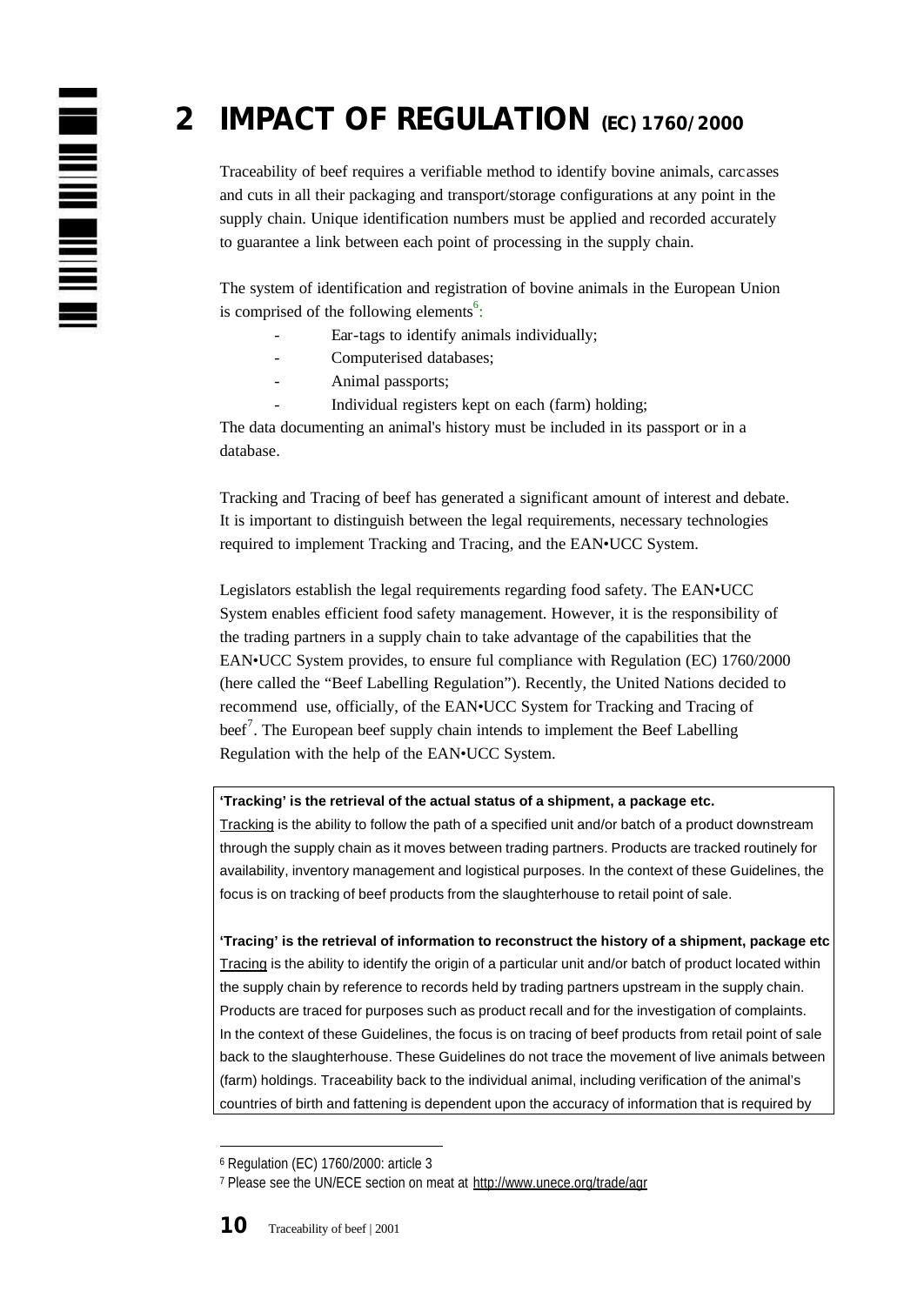the Beef Labelling Regulation. The data is held by the slaughterhouse.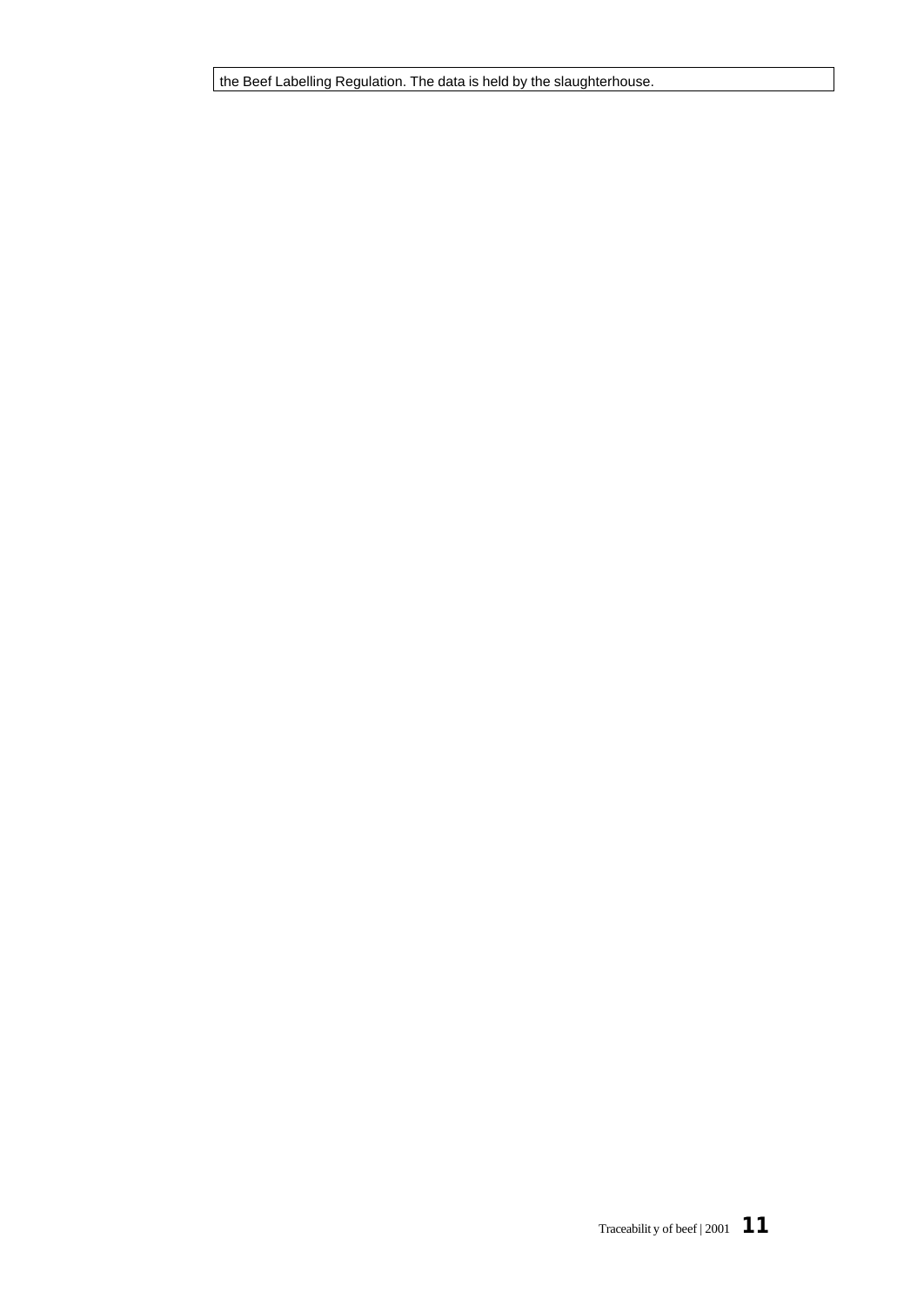

# **3 EAN•UCC BAR CODES**

Bar codes carry data. The bar code is used in the EAN•UCC System to encode relevant data about the product or service for each stage in the supply chain. In simple terms, a bar code consists of a series of vertical parallel and adjacent (dark-coloured) bars and (light-coloured) spaces. Predetermined width patterns for bars and spaces are used to encode and represent actual data in the bar code. This data can be the Global Trade Item Number (GTIN) itself or any additional information attributed to the item. A bar code reader (scanner) decodes the width patterns of the bars and spaces. The combination of bar code labels and scanners allows real-time data capture.

# **3.1 IDENTIFYING BAR CODES**

Generally speaking, each traded product (for example, a meat package intended for retail point of sale) or an aggregate of tradable products (for example, a crate of different meat packages transferred from the storage location to the retail outlet) is allocated a global unique EAN•UCC number. This is known as the Global Trade Item Number (GTIN). The GTIN contains no information at all about the product; it is just a world wide unique and unambiguous identification number.

The GTIN can be encoded into a bar code. The well-known EAN-13 bar code, which is often used for scanning at retail point of sale, is given in Figure 2 for illustration purposes.



 *87 1234567 = Company Prefix 001 = Item Reference*  $6 = Check Digit$ 

*Note:* In this example 9 numeric digits are used for the Company Prefix. In case 7 or 8 numbers are numeric digits are used for the Company Prefix (according to the assignment rules of each EAN Member Organisation) the Item Reference will be respectively 5 or 4 numeric digits long.

- An EAN Member Organisation assigns the *EAN*•*UCC Company Prefix* to an EAN•UCC System user. It assures that the number is unique worldwide.
- The EAN•UCC System user who is also the ultimate product owner assigns the *Item Reference*. Each different trade item is given a unique Item Reference.
- The *Check Digit* is the result of a known calculation of the figures in the preceding positions. Its use is for error detection and its verification is carried out automatically by the bar code reader to ensure that the number is correctly composed.

*Figure 2:Numeric Construction of the EAN-13 bar code*

# **3.2 EAN•UCC BAR CODES WITH ADDITIONAL INFORMATION**

As noted above, the GTIN does not contain any specific information about the product, it is simply an identification number that can be used as a key to access information,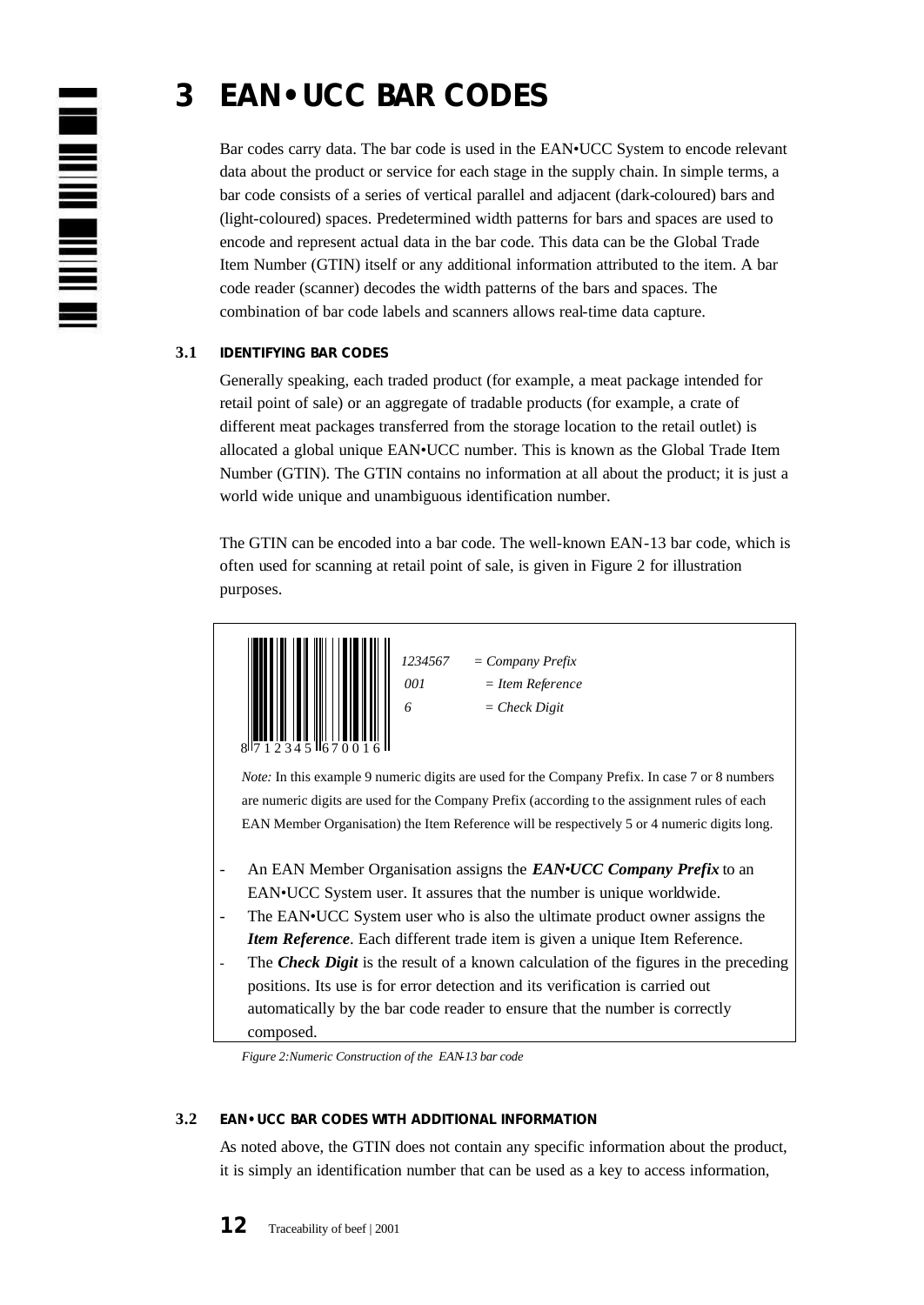stored into an organisation's database. However, additional product information may also be required, for example the product's batch number, weight, or use by date. Within the meat supply chain the UCC/EAN-128 bar code symbology may be used to encode data additional to the product identification (GTIN). Examples of these could be, 'slaughter date', 'ear-tag number' and 'approval number of the slaughterhouse'. The EAN•UCC Application Identifiers (AI's) are mandatory when using the UCC/EAN-128 symbology and they define the structure of the data encoded in the following Data Element:

Figure 3 shows an example of a UCC/EAN-128 bar code applied to a piece of beef at the slaughterhouse:



*Figure 3: Use of UCC/EAN-128 bar code on beef product at slaughterhouse*

EAN International, in conjunction with the UCC, predefines the meaning of any AI. For Tracking and Tracing of beef, EAN International has introduced new AI's, that can be used in the traceability of other food product.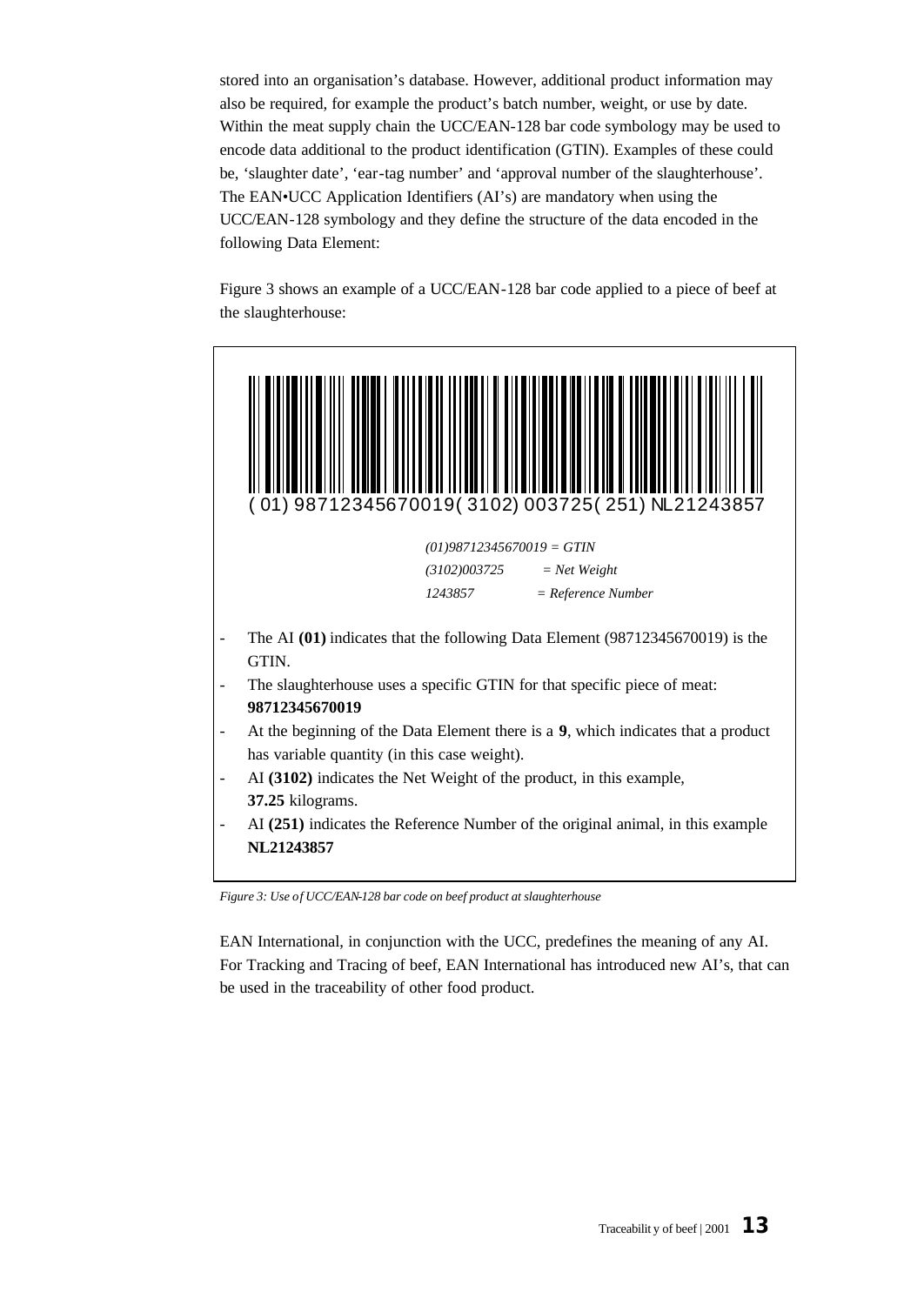

# **4 RECOMMENDATIONS**

This chapter will examine each step of the beef supply chain and explain how the EAN•UCC System is implemented in accordance with the Regulation. It will identify also any specific national interpretations of this legislation. All participants in the supply chain should take individual responsibility for providing the bar code with the right information, and must ensure that secure, accurate recording systems for that information are maintained.

The information contained in this chapter is based upon the figure below, an overview of information exchange in Beef Labelling (EC) 1760/2000 using the EAN•UCC System.



*Figure4: Overview of information exchange Beef Labelling (EC) 1760/2000*

It should be noted that national governments and companies could require additional business bar coded information to appear on their labels. Any such voluntary information should be submitted for approval to the competent authority of the Member State involved, in accordance with procedure forseen in article 16 of Regulation (EC) 1760/2000. We advise users to check with their competent national authority the legal status of any additional information they may wish to provide. In the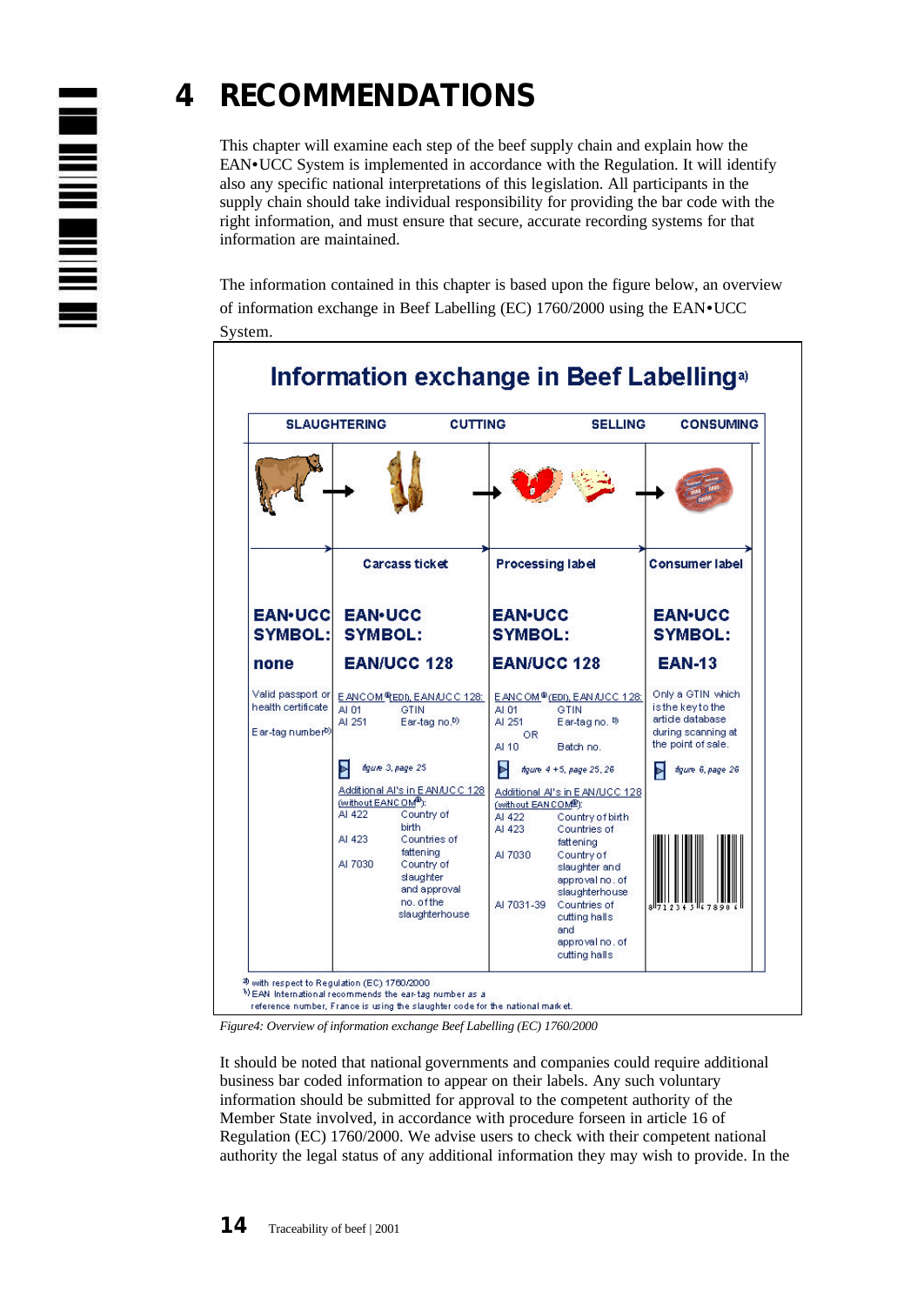UK, for example, 'best before' or 'use by' dates do not need approval, whilst 'method of slaughter', for example by Halal or Kosher methods does.

#### **4.1 AI'S IN THE BEEF SUPPLY CHAIN**

In this chapter you will find the AI's recommended by EAN International in implementing Regulation (EC)  $1760/2000^8$ .

| $\mathbf{A}$                                                                                                                                      | <b>Full Title</b>                  | <b>Data Title</b>                                   | <b>Format AI</b> | Format<br>data field | Use of the AI in the Beef<br><b>Supply Chain</b>                                                                                                                                               |
|---------------------------------------------------------------------------------------------------------------------------------------------------|------------------------------------|-----------------------------------------------------|------------------|----------------------|------------------------------------------------------------------------------------------------------------------------------------------------------------------------------------------------|
| 01                                                                                                                                                | Global Trade<br>Item Number        | <b>GTIN</b>                                         | n2               | n14                  | EAN • UCC Global Trade Item<br>Number                                                                                                                                                          |
| 10                                                                                                                                                | Batch/Lot<br>number                | <b>BATCH/LOT</b>                                    | n2               | an.20                | <b>Batch number</b>                                                                                                                                                                            |
| 251                                                                                                                                               | Reference of<br>Source entity      | <b>REFERENCE</b><br>TO SOURCE<br><b>ENTITY</b>      | n <sub>3</sub>   | an.30                | Ear-tag number <sup>9</sup>                                                                                                                                                                    |
| 422                                                                                                                                               | Country of<br>origin               | ORIGIN <sup>10</sup>                                | n <sub>3</sub>   | n <sub>3</sub>       | Country of birth expressed by<br>ISO 3166 <sup>11</sup>                                                                                                                                        |
| 423                                                                                                                                               | Country of<br>initial<br>process   | <b>COUNTRY-</b><br><b>INITIAL</b><br><b>PROCESS</b> | n <sub>3</sub>   | n.15                 | Possibility for 5 ISO country -<br>codes for identifying a<br>maximum of 5 countries of<br>fattening                                                                                           |
| 426                                                                                                                                               | Country of<br>Processing           | <b>COUNTRY-</b><br><b>FULL</b><br><b>PROCESS</b>    | n <sub>3</sub>   | n <sub>3</sub>       | All preceding steps in the<br>supply chain have taken place<br>within the same country                                                                                                         |
| 7030<br>up to<br>7039                                                                                                                             | Approval<br>Number of<br>Processor | PROCESSOR#                                          | n4               | $n3+$<br>an27        | ISO country code plus the<br>approval numbers of a<br>maximum 10 succeeding<br>processors in the chain. 7030 is<br>always for the slaughterhouse.<br>7031 until 7039 for the cutting<br>halls. |
| : numeric (n) field with fixed length as indicated (x).<br>nx<br>: numeric (n) field with variable length. Maximum length as indicated (x)<br>n.x |                                    |                                                     |                  |                      |                                                                                                                                                                                                |

an..x : alpha numeric (an) field with variable length. Maximum length as indicated  $(x)$ 

*Table 1: AIs recommended by EAN International in implementing Regulation (EC) 1760/2000*

*Extra information concerning the AI 423 and the AI 7030-7039:*

| : 5 times 3 numbers to fill in the ISO country code<br>n15 |
|------------------------------------------------------------|
|                                                            |
|                                                            |
|                                                            |

```
an..27 : to fill in the approval numbers
```
<sup>8</sup> A full list of Application Identifiers is available in the General EAN.UCC Specifications at http://www.ean-int.org.

<sup>9</sup> Or another reference code that relates to the animal of which the cut meat is derived <sup>10</sup> 'Origin' here does not have the same meaning as stated in the Regulation. Here it means only country of birth!

<sup>&</sup>lt;sup>11</sup> Refer to www.iso.ch for current list of ISO country codes.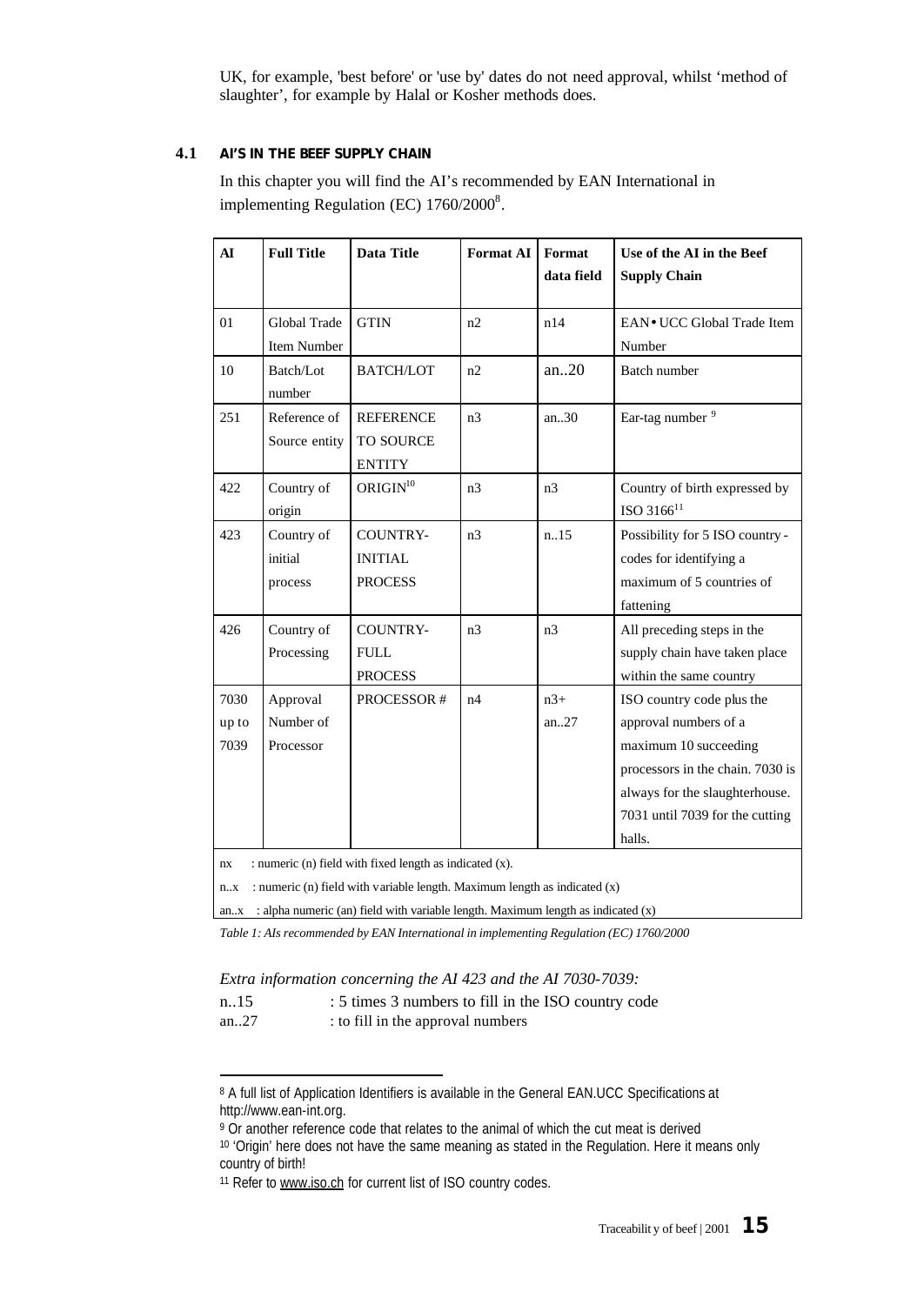### **4.2 SLAUGHTERING**

The slaughterhouse is the first stage in the beef supply chain which uses the EAN • UCC System. Traceability back to the individual animal relies on the accuracy of information that is required by the Beef Labelling Regulation and held by the slaughterhouse.

### **4.2.1 REGULATION (EC) 1760/2000**

The living animals are required to have the following papers when they arrive at the slaughterhouse:

- Either, an accompanying document (animal passport) or a certificate of good health, and
- Ear-tags within a lawful reference number to identify the animals individually.

The Slaughterhouse must record and make accessible the following information:

|                | Regulation (EU) 1760/2000 Requirement                                   | Article number |
|----------------|-------------------------------------------------------------------------|----------------|
|                | A reference number or reference code ensuring the link between $13(2a)$ |                |
|                | the meat and the animal or a group of animals $^{12}$                   |                |
| $\overline{a}$ | Approval number of the slaughterhouse                                   | 13(2b)         |
|                | - Country of birth                                                      | 13 $(5a - i)$  |
|                | - Country / countries of fattening                                      | $13(5a - ii)$  |
|                | - Country of slaughter                                                  | $13(5a-iii)$   |

The Beef Labelling Regulation states that "the compulsory labelling system shall ensure a link between, on one hand, the identification of the carcass, quarter or pieces of meat and, on the other hand, the individual animal or, where this is sufficient to enable the accuracy of the information on the label to be checked, the group of animals concerned".<sup>13</sup>

It is important to note that if animals are born, raised and slaughtered in the same country, then the information can be combined on the label to read 'Origin'.<sup>14</sup>

# **4.2.2 EAN•UCC RECOMMENDATION**



The carcass must be identified with a reference number EAN International recommends the ear-tag number to identify the carcass.



<sup>12</sup> EAN International recommends the use of the ear-tag number

<sup>13</sup> Text taken from Regulation (EC) 1760/2000: article 13.1

<sup>14</sup> Text taken from Regulation (EC) 1760/2000: article 13 (5b)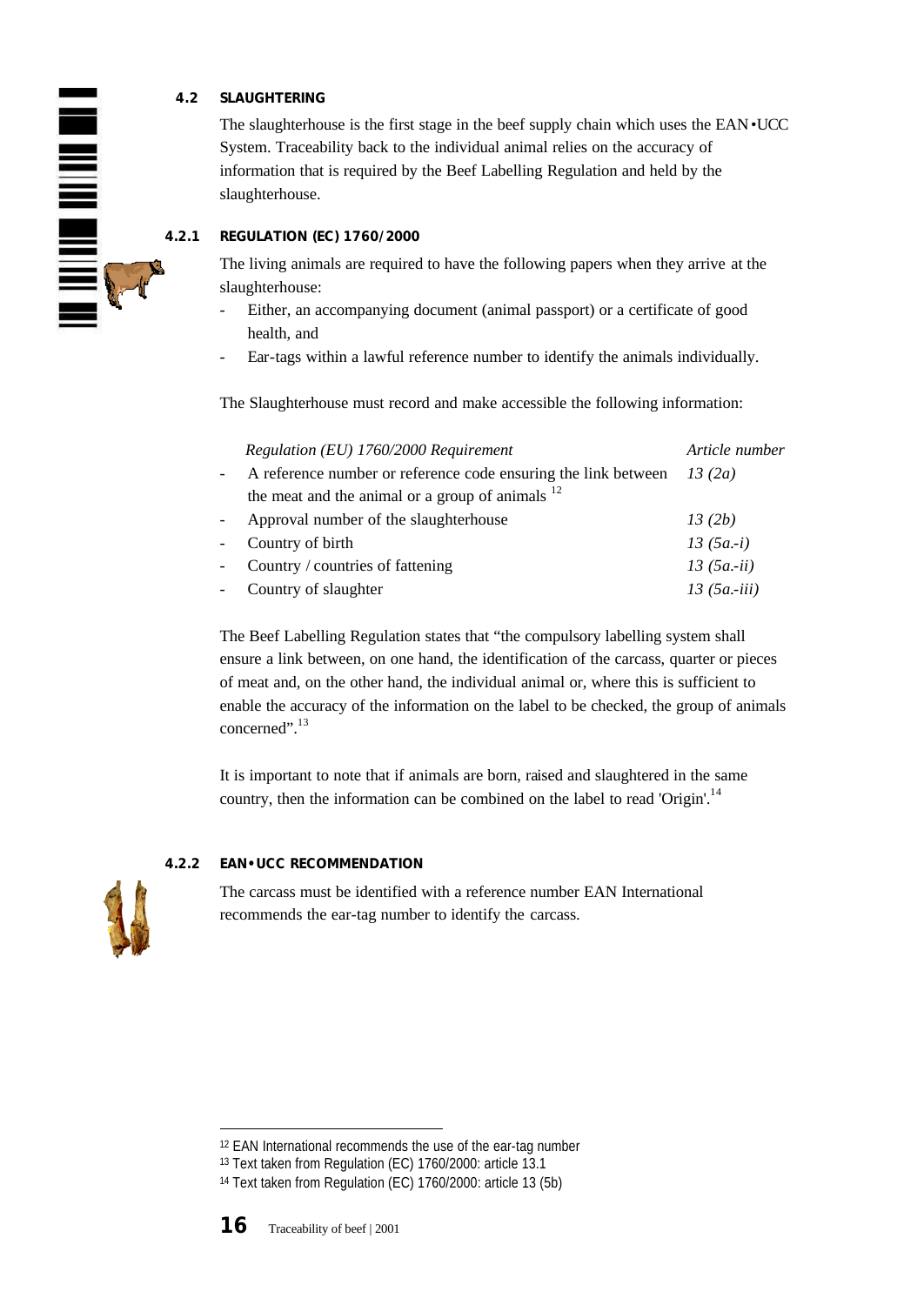#### *UCC/EAN-128 bar code symbol on the carcass ticket*

The data shown in the table below can be encoded in the UCC/EAN-128 bar code:

| UCC/<br>Data                                |                |                |
|---------------------------------------------|----------------|----------------|
|                                             | <b>EAN-128</b> |                |
| Country of birth;                           | AI 422         | AI $426^\circ$ |
| Country/countries of fattening;             | AI 423         |                |
| Country of slaughter and approval number of | AI 7030        |                |
| the slaughterhouse;                         |                |                |
| Ear-tag number;                             | AI 251         |                |
| EAN.UCC Global Trade Item Number.           |                |                |

When EANCOM® (EDI) messages are used, only two out of the five AIs listed above are needed on the label; AI 251 (Ear-tag number) and AI 01 (GTIN of the product). It should be noted that all the AIs listed above are maintained in EANCOM® messages when they are used.

#### *Note*:

- \* Where the countries of birth, fattening and slaughtering are the same, AI 426 (Country of full processing) can be used, instead of AI 422 (country of birth) and AI 423 (country/countries of fattening). The AI 7030 is still needed for encoding the approval number of the slaughterhouse.
- The EANCOM® (EDI) messages are in the process of development, and therefore a full solution will be provided for in future releases of these Guidelines.

*Example*: Appendix 'Examples of Labels'; figure 5, page 21

#### **4.3 CUTTING**

The slaughterhouse should forward all relevant information about the animal and the carcass to the first cutting hall in accordance with regulatory and business requirements. The cutting hall is understood to cover all meat processing, from the carcass-half, through cutting, to the retail package.

Using the EAN•UCC System it is possible to encode a maximum of nine cutting halls in the supply chain. Each cutting hall should forward all relevant information about the animal and carcass to the next cutting hall in the supply chain in human readable text in accordance with regulatory and business requirements.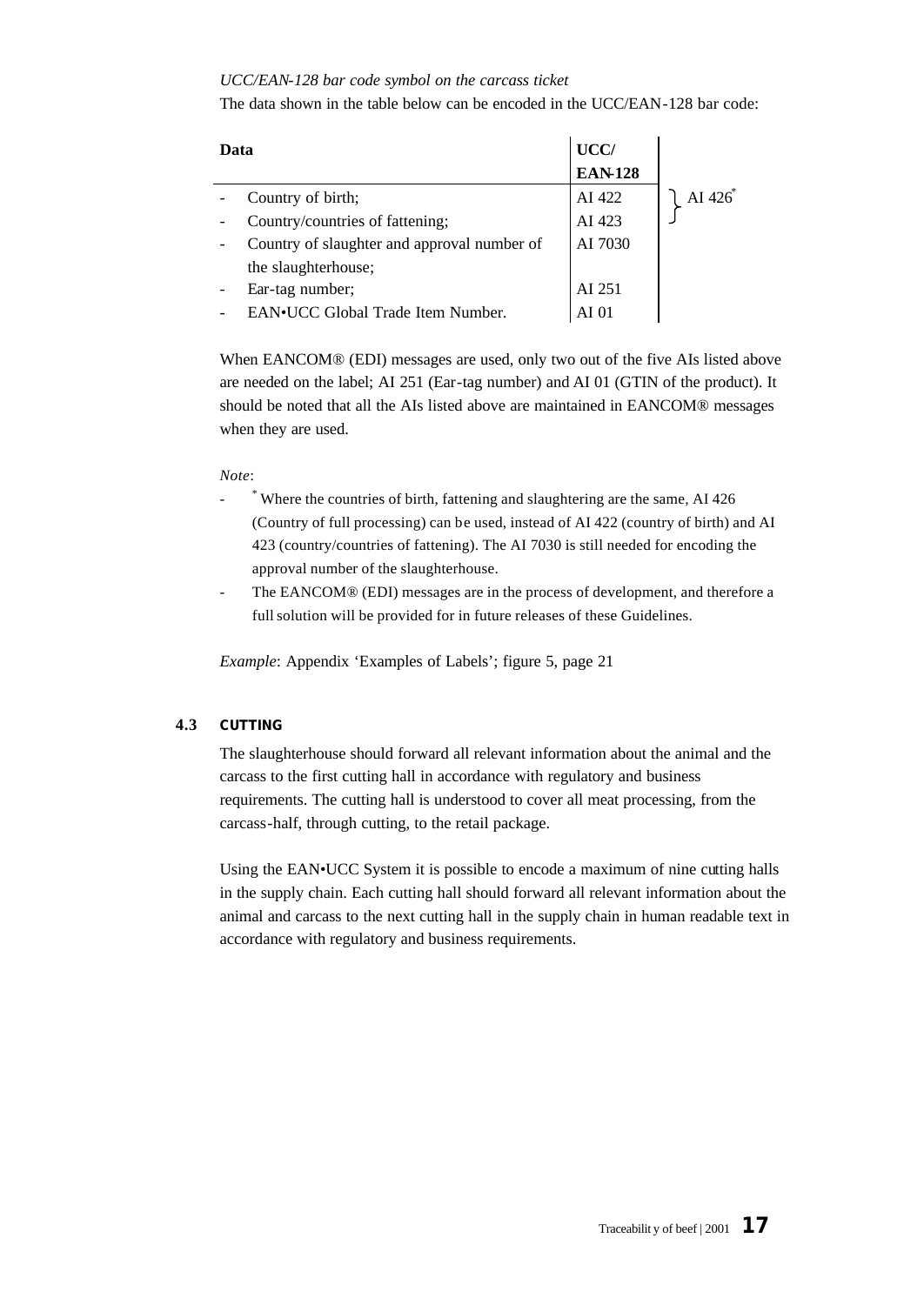# **4.3.1 REGULATION (EC) 1760/2000**

Each cutting hall must record and make accessible the following information during the cutting process to meet the requirements of the Beef Labelling Regulation.

| Regulation (EC) 1760/2000 Requirement                          | Article number |
|----------------------------------------------------------------|----------------|
| A reference number or reference code ensuring the link between | 13(2a)         |
| the meat and the animal or a group of animals $15$             |                |
| Approval number of the slaughterhouse                          | 13(2b)         |
| Approval number(s) of the cutting hall(s)                      | 13(2c)         |
| Country of birth                                               | $13(5a-i)$     |
| Country / countries of fattening                               | $13(5a - ii)$  |
| Country of slaughter                                           | 13(2b)         |
| Country / countries of cutting                                 | 13(2c)         |

#### **4.3.2 EAN•UCC RECOMMENDATION**



**THE MILLER** 

Any batch made up by the cutting hall may comprise at most one day's production in the processing plant, and must only contain beef slaughtered in the same slaughterhouse (and if relevant, processed in the same plant). Often only information relating to the entire batch might be written on the cutting hall label. Every individual piece of meat or package of chopped meat must have a label.

#### *UCC/EAN-128 bar code symbol on the processing label*

The data shown in the table below can be recorded in the UCC/EAN-128 bar code:

| Data |                                                                  | UCC/           |          |
|------|------------------------------------------------------------------|----------------|----------|
|      |                                                                  | <b>EAN-128</b> |          |
|      | Country of birth;                                                | AI 422         | AI $426$ |
|      | Country/countries of fattening;                                  | AI 423         |          |
|      | Country of slaughter and approval number of the                  | AI7030         |          |
|      | slaughterhouse;                                                  |                |          |
|      | Country and approval number of the 1 <sup>st</sup> cutting hall; | AI 7031        |          |
|      | Country and approval number of $2nd$ cutting hall;               | AI 7032        |          |
|      | Country and approval number of the $3nt$ cutting hall-           | AI 7033-39     |          |
|      | until the $9th$ cutting hall;                                    |                |          |
|      | Either ear-tag number for individual cutting, or                 | AI $251$ or    |          |
|      | batch number of cutting group                                    | AI 10          |          |
|      | EAN•UCC Global Trade Item Number                                 |                |          |

When EANCOM® (EDI) messages are used, only two of the AIs listed above are needed on the label; either AI 251 (Ear-tag number) or AI 10 (batch number of the cutting group), and AI 01 (GTIN of the product). It should be noted that all the AIs listed above are maintained in EANCOM® messages when they are used.

<sup>15</sup> EAN International recommends the use of the ear-tag number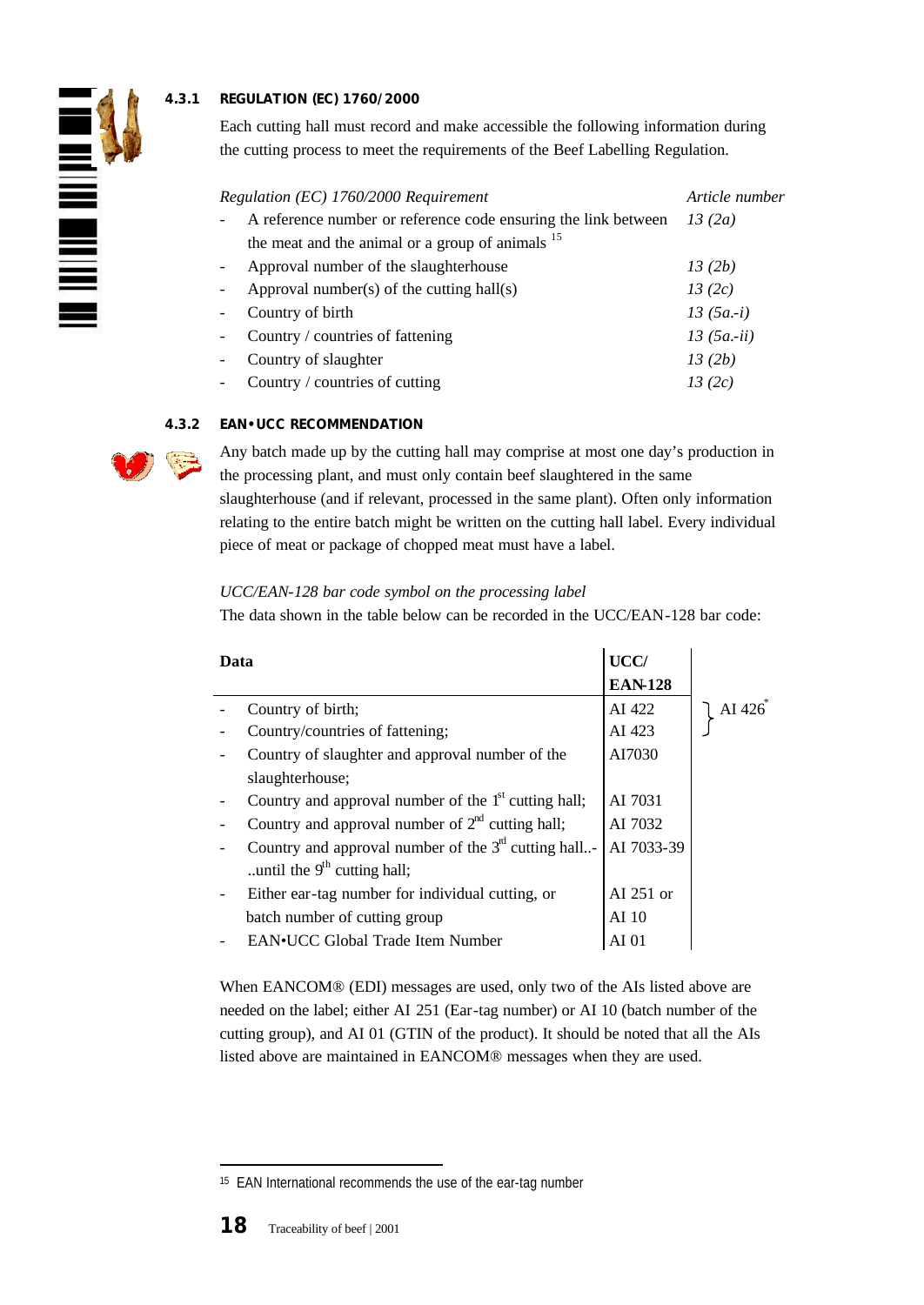#### *Note:*

The Application Identifier  $(426)$  indicates that the data field contains the ISO country code of the country where all the processing of the trade item took place. If this AI is used, the full processing of a trade item must have taken place in a single country. This is particularly important in certain applications, such as livestock (where it would cover things such as the animal's birth, fattening, and slaughter), where processing could take place in different countries. In situations like this, AI (426) may not be used. It is the responsibility of the supplier to allocate the correct country code. The AI 7030 – 7039 are still needed for encoding the approval number of the slaughterhouse and the cuttinghall(s).

*Example*: Appendix 'Examples of Labels'; figure 6, page 21 and figure 7, page 22

#### **4.4 SELLING**

 $\overline{a}$ 



The final cutting hall or processor should forward all relevant information about the animal, carcass and previous processes to the next operational operation process in the supply chain in accordance with all regulatory and business requirements. This could be to a wholesaler, cold storage warehouse, or directly to a retail outlet.

It is important to make the distinction in these Guidelines between beef products sold 'pre-packed' and 'non pre-packed' at the retail point of sale. These Guidelines only address how pre-packed beef products should be labelled in accordance with the Beef Labelling Regulation and the EAN•UCC System at the retail point of sale. The Guidelines *do not address* how information about non-prepacked beef products should be provided to consumers since EU Member States have set down different national implementation requirements concerning the information flow of unpacked beef behind the counter.

#### **4.4.1 REGULATION (EC) 1760/2000**

At the retail point of sale, the final consumer must be informed of the origin of the beef as the European Commission has established that the information on a consumer label on a packaged beef product must be in human readable format or provided in another way in case it concerns unpacked beef. The consumer label must therefore contain the following information, in human readable format:

| Regulation (EC) 1760/2000 Requirement                          | Article number |
|----------------------------------------------------------------|----------------|
| A reference number or reference code ensuring the link between | 13(2a)         |
| the meat and the animal or a group of animals; $^{16}$         |                |
| Approval number of the slaughterhouse;                         | 13(2b)         |
| Approval number(s) of the cutting hall(s);                     | 13(2c)         |
| Country of birth;                                              | $13(5a-i)$     |
| Country / countries of fattening;                              | $13(5a - ii)$  |
| Country of slaughter;                                          | 13(2b)         |
| Country / countries of cutting;                                | 13 (2c)        |
|                                                                |                |

<sup>16</sup> EAN International recommends the use of the ear-tag number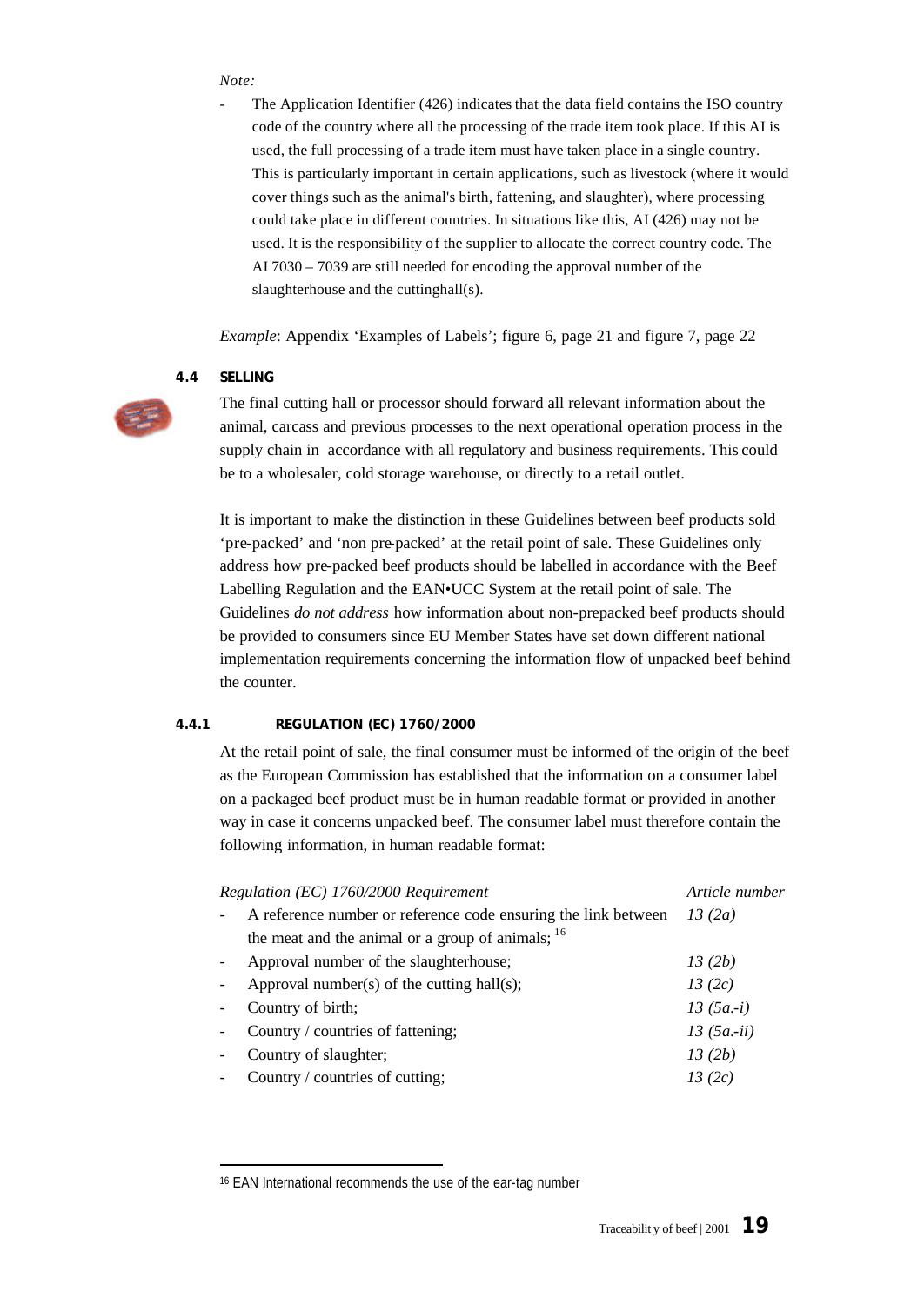### **4.4.2 EAN•UCC RECOMMENDATION**

A trader should contact the competent national authority to establish the (consumer) beef labelling requirements for non pre-packed beef at the retail point of sale.

The information bar coded as an UCC/EAN-128 bar code onto the Processing Label can be used to generate the final consumer label.

Similarly to any other retail consumer product, a GTIN shall be present on the final trade unit, intended for automatic scanning at the retail point of sale checkout system.

*Example*: Appendix 'Examples of Labels'; figure 8, page 21

You can find National supplements on the regulation (EC) 1760/2000 you can find at the EAN International website www.ean-int.org



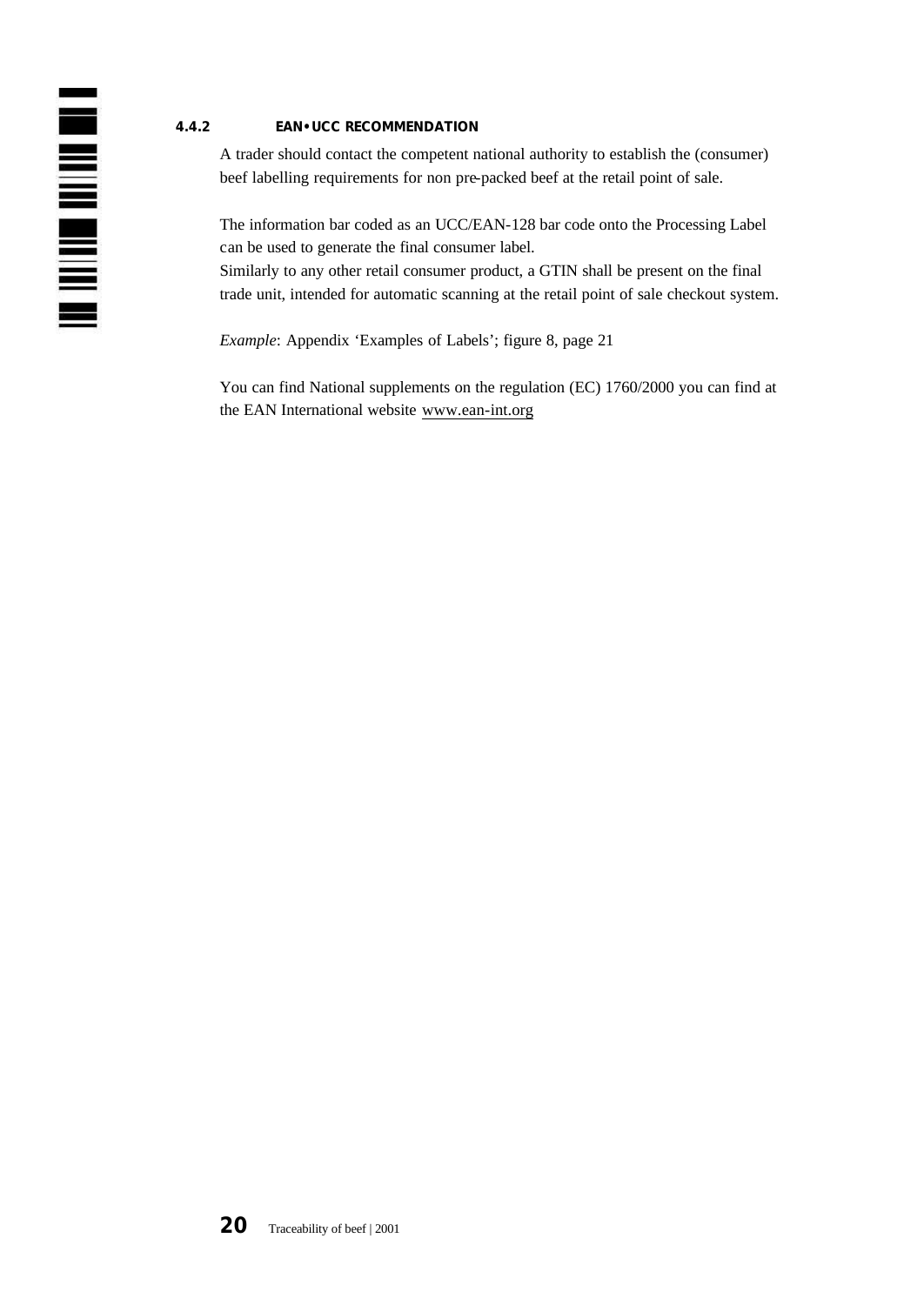# **5 GETTING STARTED**

The first step to introduce the EAN•UCC System in your company in order to fulfill the compulsory Beef Labelling Regulation, is to be able to construct and use your own GTINs.

To construct a GTIN an EAN•UCC Company Prefix is always needed. In order to obtain an EAN•UCC company prefix, please contact your EAN Member Organisation and register as a member.

The national EAN Member Organisation is completely at your disposal. For any questions related to the introduction of the EAN•UCC System and/or related to the Traceability of Beef Guidelines or meat supply chain, the EAN Member Organisation will be pleased to assist you.

Addresses and telephone numbers of all EAN Member Organisations can be found at the website of EAN International: www.ean-int.org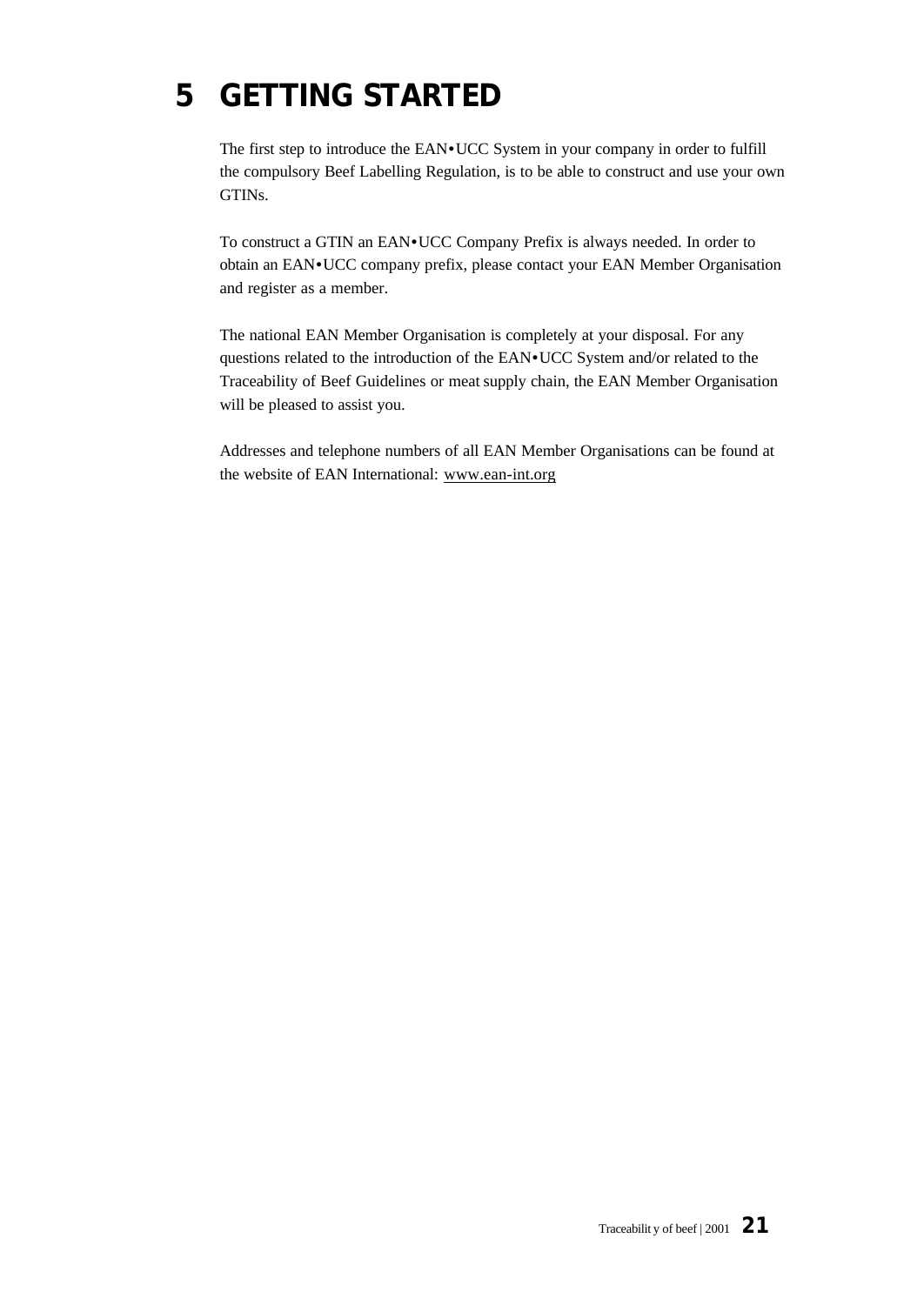

# **6 DEVELOPMENTS**

The EAN•UCC System is used globally throughout a large number of industries. As technology evolves, the EAN•UCC System is updated accordingly. This chapter explains how the existing EAN•UCC System is being applied in the context of the traceability of beef products. It also considers how new technologies represent opportunities to improve current best practice.

# **6.1 ELECTRONIC COMMUNICATION**

Besides using bar codes to exchange on data between trading partners, Electronic Data Interchange (EDI) is also used. EDI offers a more efficient and reliable way of communicating large amounts of data through the supply chain. EANCOM $^{\circledR}$  is the EAN•UCC standard for EDI , and is applied to UN/EDIFACT messages. This standard is widely used by more than 50,000 users worldwide. EAN will develop user guidelines for the use of EANCOM<sup>®</sup> messages in the traceability of beef products in the near future.

Further more, in August 2001 EAN and UCC published version 1.0 of the Global Voluntary Standards for the Exchange of Electronic Business Standards using 'eXtensible Markup Language' (XML). The EAN•UCC XML standards are now an integral part of the EAN•UCC System. The relevant Business Message Standards and XML Schemas can be downloaded from the EAN International website, http://www.ean-int.org, or via your EAN Member Organisation.

### **6.2 AUTOMATIC DATA CAPTURE**

These Guidelines describe how UCC/EAN-128 bar codes can be applied to implement the Beef Labelling Regulation. EAN•UCC is developing on new automatic data capture technologies. The EAN/UCC Reduced Space Symbology (RSS) and Composite Symbologies offer enhanced possibilities to print more information on bar codes of smaller dimensions. The first Guidelines are being developed in the context of Variable Measure Item applications.

EAN•UCC is also a leading organisation in the standardisation of Radio Frequency Identification technology (RFID). It is working closely with the  $ISO<sup>17</sup>$ standard body, the national administrations in charge of radio spectrum regulation, with CEPT (European Conference of Post and Telecommunications) and ETSI (European Telecommunications Standardisation Institute). In addition, the EAN•UCC GTAG project is finalising the technology specifications and setting up 'proof of concept' pilot projects to test and evaluate RFID technology for logistic supply chain applications.

<sup>17</sup> International Organization for Standardization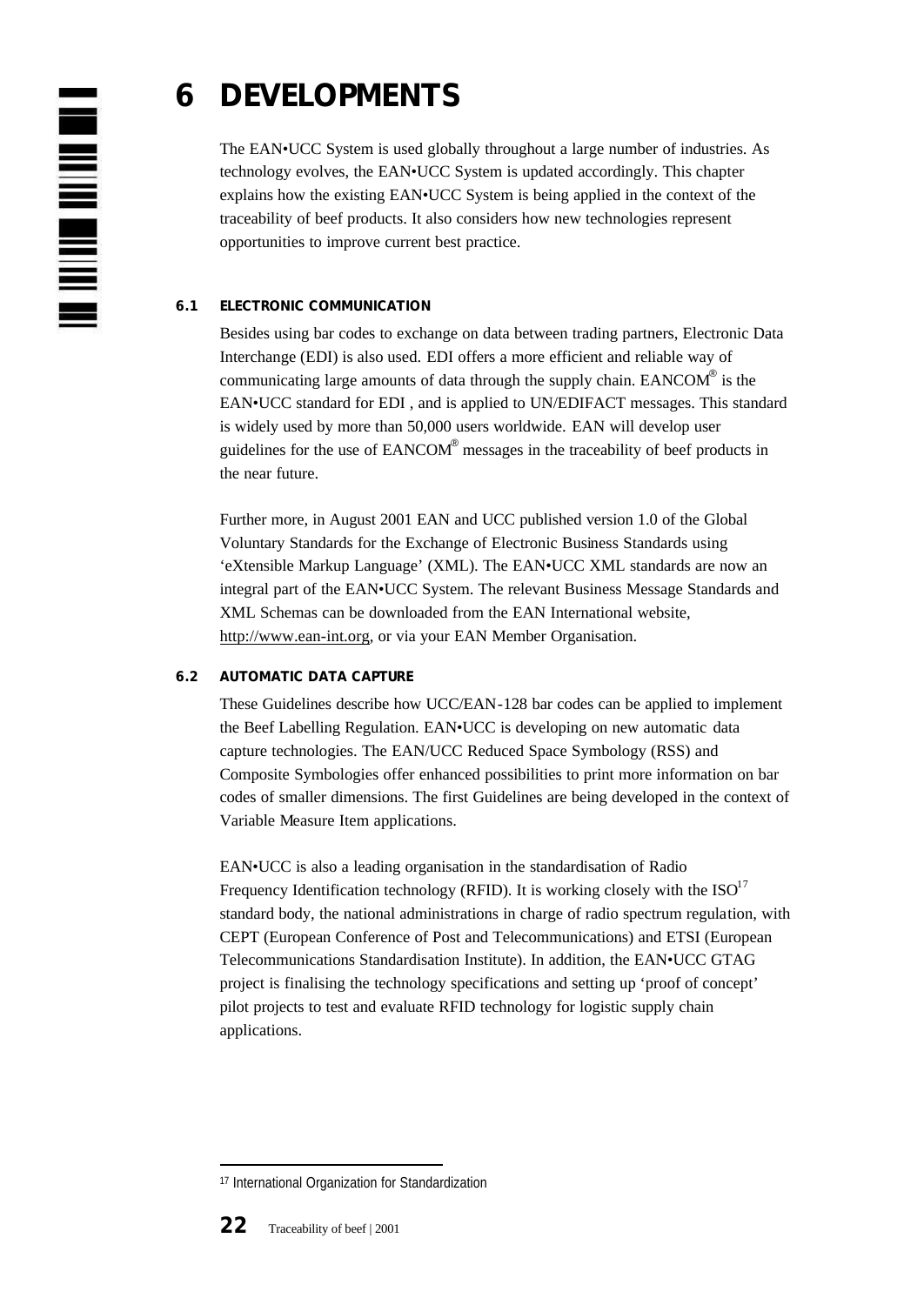# **APPENDIX I: EXAMPLES OF LABELS**

The labels below are examples, the form, size and human readable contents of the labels can deviate from country to country. Only the recommended AIs are included in the bar code, every country is free to encode additional AI's in the bar code and comply with additional regulations where required. For national specifications, please contact your EAN Member Organisation.

#### **CARCASS TICKET**

| Viande Belgique S.A.                                               |                    |                                                                                                            |  |
|--------------------------------------------------------------------|--------------------|------------------------------------------------------------------------------------------------------------|--|
| <b>CARCASS Young bull R round 3-</b><br><b>Weight: 523,8 Kg</b>    |                    |                                                                                                            |  |
| Article Number, GTIN: 5487722000252<br>Born in:<br>Slaughtered in: | Denmark<br>Belgium | Reference number: DK0999902002<br>Fattened in: Germany, Austria<br>Approval number slaughterhouse: UD1098H |  |
|                                                                    |                    | $(01)05487722000252(422)208(251)DK09999902$<br>423) 276040(7030) 056 UDI 098 H                             |  |

*Figure 5: Carcass Ticket*

#### **FIRST PROCESSING LABEL**

| <b>Holland Vlees B.V.</b><br>HIND QUARTER WITH FLANK 5 ribs, U quality |             |                                                |  |
|------------------------------------------------------------------------|-------------|------------------------------------------------|--|
| <b>Weight: 237,6 Kg</b>                                                |             |                                                |  |
| Article Number, GTIN: 8712345000967                                    |             | Reference number: DK09999902002                |  |
| Born in:                                                               | Denmark     | Fattened in: Germany, Austria                  |  |
| Slaughtered in:                                                        | Belgium     | Approval number slaughterhouse: UD1098H        |  |
| Cutted in:                                                             | Netherlands | Approval number cutting hall: 9638             |  |
|                                                                        |             |                                                |  |
|                                                                        |             | $(01)08712345000967(422)208(251)DK09999902002$ |  |
|                                                                        |             | (423) 276040(7030) 056 UD1 098H (7031) 5289638 |  |

*Figure 6: Processing Label (1st cutting hall)*